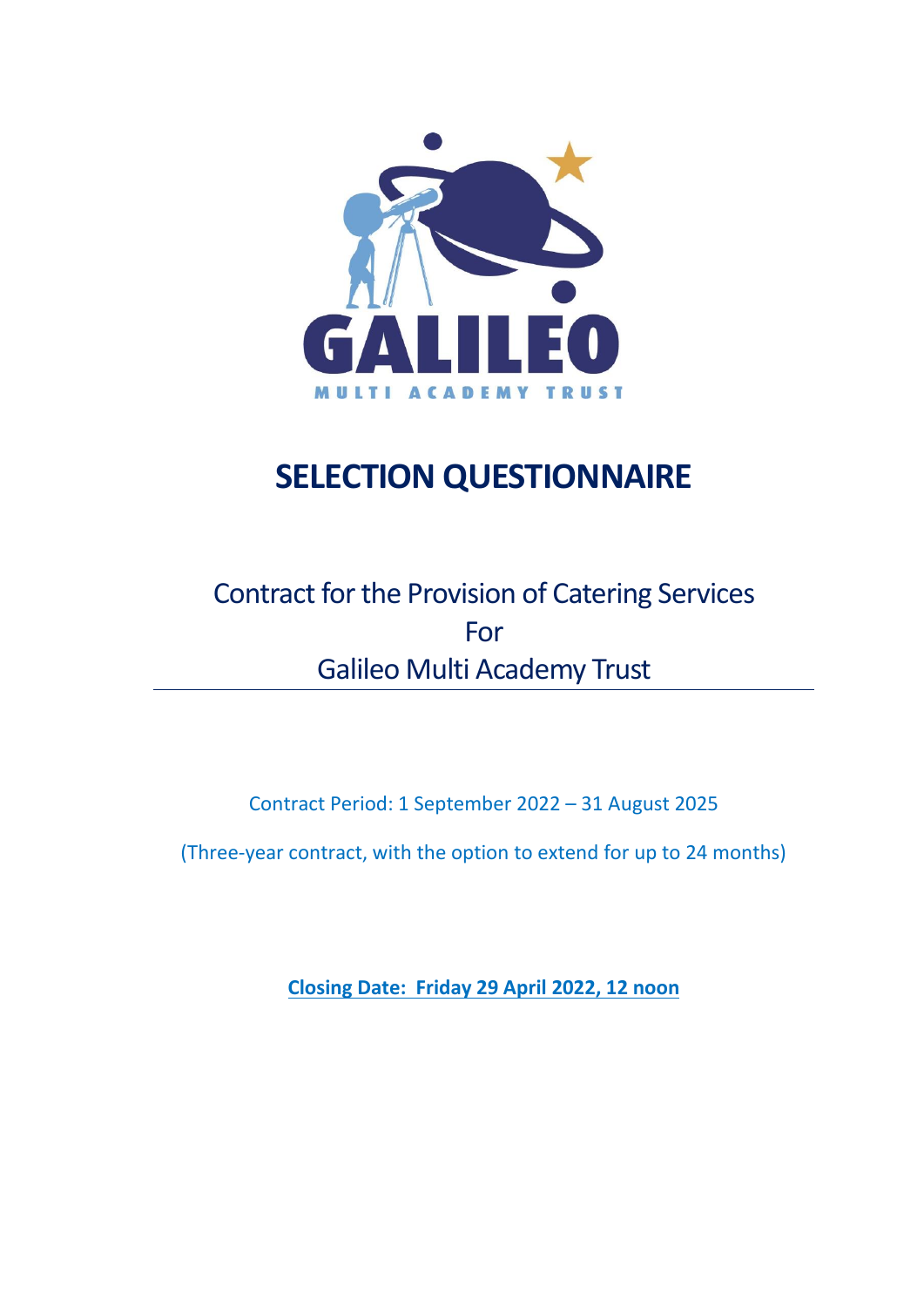### **Instructions to Applicants**

### **1. Definitions**

- 1.1 Unless the context expressly requires otherwise, in this Selection Questionnaire the following words and expressions shall have the corresponding meanings assigned to them:
	- 1.1.1 'Application' means the application by an Applicant to be selected to Tender for the Contract, made by way of submission of a completed SQ.
	- 1.1.2 'Closing Date' means the final date for the return of completed SQs.
	- 1.1.3 'The Trust' means Galileo Multi Academy Trust (GMAT).
	- 1.1.4 'Schools' mean those Schools listed under Galileo Multi Academy Trust and participating in the tender process (see Appendix 2 (*page 23*) for full list of participating Schools.
	- 1.1.5 Selection Questionnaire' or 'SQ' means this document.
	- 1.1.6 'You', 'Your' and 'Applicant' refers to the potential supplier completing this standard Selection Questionnaire i.e., the legal entity responsible for the information provided.

### **2. General Information**

- 2.1 This Selection Questionnaire (SQ) is designed to provide the Trust with the information required to assess your organisation's suitability to be invited to tender. The tender process covers the 9 participating Primary Schools within the Trust.
- 2.2 In assessing the answers to the questions set out in the SQ, the Trust will be seeking evidence of the Applicant's suitability to provide the Services in terms of economic and financial standing and technical and professional ability. Qualification criteria will therefore comprise a combination of financial and non-financial elements and will be in accordance with The Public Contracts Regulations 2015.
- 2.3 All requests for clarification and further information shall be submitted via email to [sarah@galileotrust.co.uk](mailto:sarah@galileotrust.co.uk) no later than five (5) days prior to the closing date. **Telephone enquires will not be accepted.** Applicants shall not otherwise contact any Member, Trustee, or Employee of GMAT in connection with this SQ unless instructed by the Trust.
- 2.4 If any of the information provided in this document changes after you have submitted your SQ, you must inform us immediately.
- 2.5 All submissions will remain confidential and none of your details will be shared with any other organisations or used for any purposes other than intended as part of this tender process.

### **3. Background and Requirements**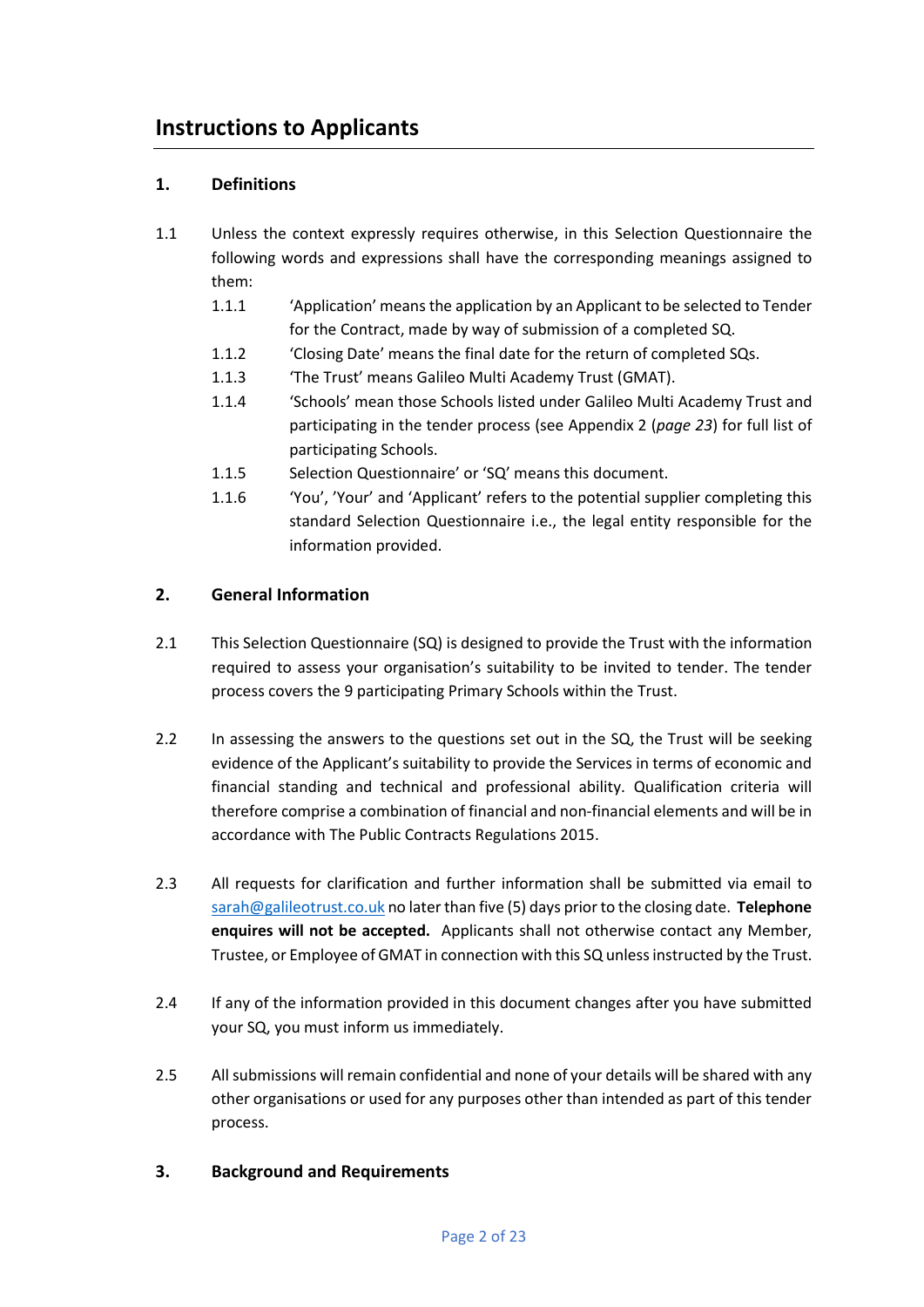Galileo is an exciting multi academy Trust based in Redcar and Cleveland, serving just over 3,000 children aged  $2 - 11$  with around 500 staff. We are currently a family of ten 'Good' and 'Outstanding' schools whose vision is:

'To make Galileo Multi Academy Trust a leading provider of education, recognised for its core values, ensuring each pupil thrives, develops a love for learning and is prepared to take their next steps in life.'

Our values are: We are AMBITIOUS and want every child and colleague to reach their full potential with confidence and to enjoy their learning and work.

We are INCLUSIVE so everyone has an opportunity to shine whatever their talents or interests, and no one is left behind.

We always act with INTEGRITY ensuring that the children in our trust are at the centre of everything we do, and every decision we make.

Our core values make us a great organisation of which to be a part, every member of our school community is equally important to us, we strive to build great and long-lasting working relationships with all our suppliers and partners.

GMAT is undertaking this tender process with the objective of sourcing a catering provider for 9 of the 10 primary schools within the Trust. We hope to provide a first-class catering experience to pupils, staff, and visitors, whilst ensuring the facilities are maintained to exceptional standards for all school requirements.

The contract being tendered is to provide a healthy, high-quality, value for money catering service to all school pupils (including free school meals), staff, and a hospitality service as required. The contract also requires the successful applicant to assist with food quality, food education, pupil interaction and communication, consistency of food and service and continual value for money.

The contract will be for services to start on 1 September 2022. The contract will be a three-year contract with the option to extend for two years on a  $+1yr$ ,  $+1yr$  basis. More details of the opportunity and the key requirements are provided in the Invitation to Tender documents.

The tender timeline schedule is as follows; please note this may be subject to amendment due to unforeseen events or other matters: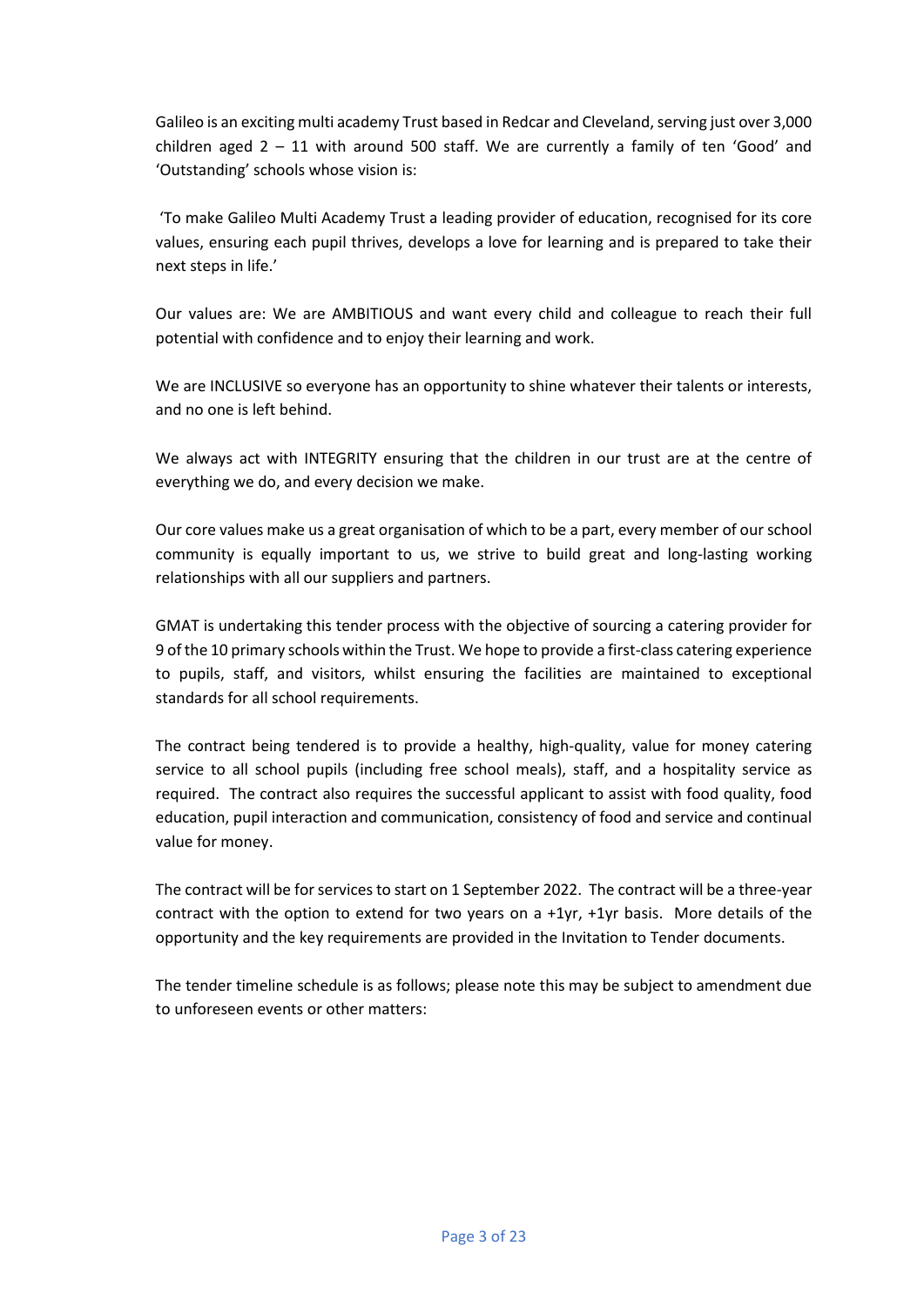| <b>Timeframe</b>         | <b>Activity</b>                                                                       |  |  |
|--------------------------|---------------------------------------------------------------------------------------|--|--|
| Friday 1 April 2022      | Issue SQ and ITT brief on Website and Issue Notice on Contract<br><b>Finder</b>       |  |  |
| Friday 29 April 2022     | Deadline for receipt of SQ submissions                                                |  |  |
| Friday 6 May 2022        | <b>Issue Tender Documents to shortlisted Tenderers who have</b><br>passed SQ criteria |  |  |
| Monday 9 May - Friday 20 | Trust CFOO to answer any queries/clarifications during tender                         |  |  |
| May 2022                 | process and arrange Contractor site visits to all Schools                             |  |  |
| Friday 27th May 2022     | Tender Closes. Tender submissions returned, opened, and                               |  |  |
|                          | recorded by Trust Executive Assistant                                                 |  |  |
| w/c 6 June 2022          | Shortlisted Contractor presentations/interviews, facilitated by                       |  |  |
|                          | <b>Trust CFOO</b>                                                                     |  |  |
| By end of June 2022      | <b>Issue Contract to successful Contractor</b>                                        |  |  |
| July/August              | <b>Mobilisation Period</b>                                                            |  |  |
| <b>1 SEPTEMBER 2021</b>  | <b>Services commence</b>                                                              |  |  |

### **4. Completion and Submission of SQs**

- 4.1 Applicants shall answer all questions.
- 4.2 Applicants should supply all requested supporting documentation as part of their SQ submission. Any supporting documentation submitted with the SQ shall be clearly marked with the appropriate question number.
- 4.3 Canvassing any Director, Member or Employee of GMAT with a view to obtaining preferential consideration will automatically disqualify eligibility for consideration.
- 4.4 Completed SQs, along with any supporting documentation, must be received by **Friday 29 April 2022, 12 noon** ('the Closing Date'). SQs received after this time will not be capable of being accepted. Applicants should therefore allow sufficient time to submit their SQs electronically.
- 4.5 The Trust requests that Applicants do not include with their SQ submission any extraneous information that has not been specifically requested in the SQ, such as sales literature and brochures.
- 4.6 Under no circumstances will GMAT be liable for any costs or expenses borne by Applicants in preparing or submitting a SQ.
- 5.8 One copy of the completed questionnaire must be emailed to the following email address[: info@galileotrust.co.uk](mailto:info@galileotrust.co.uk) by the Closing Date.

### **5. Confidentiality and Freedom of Information**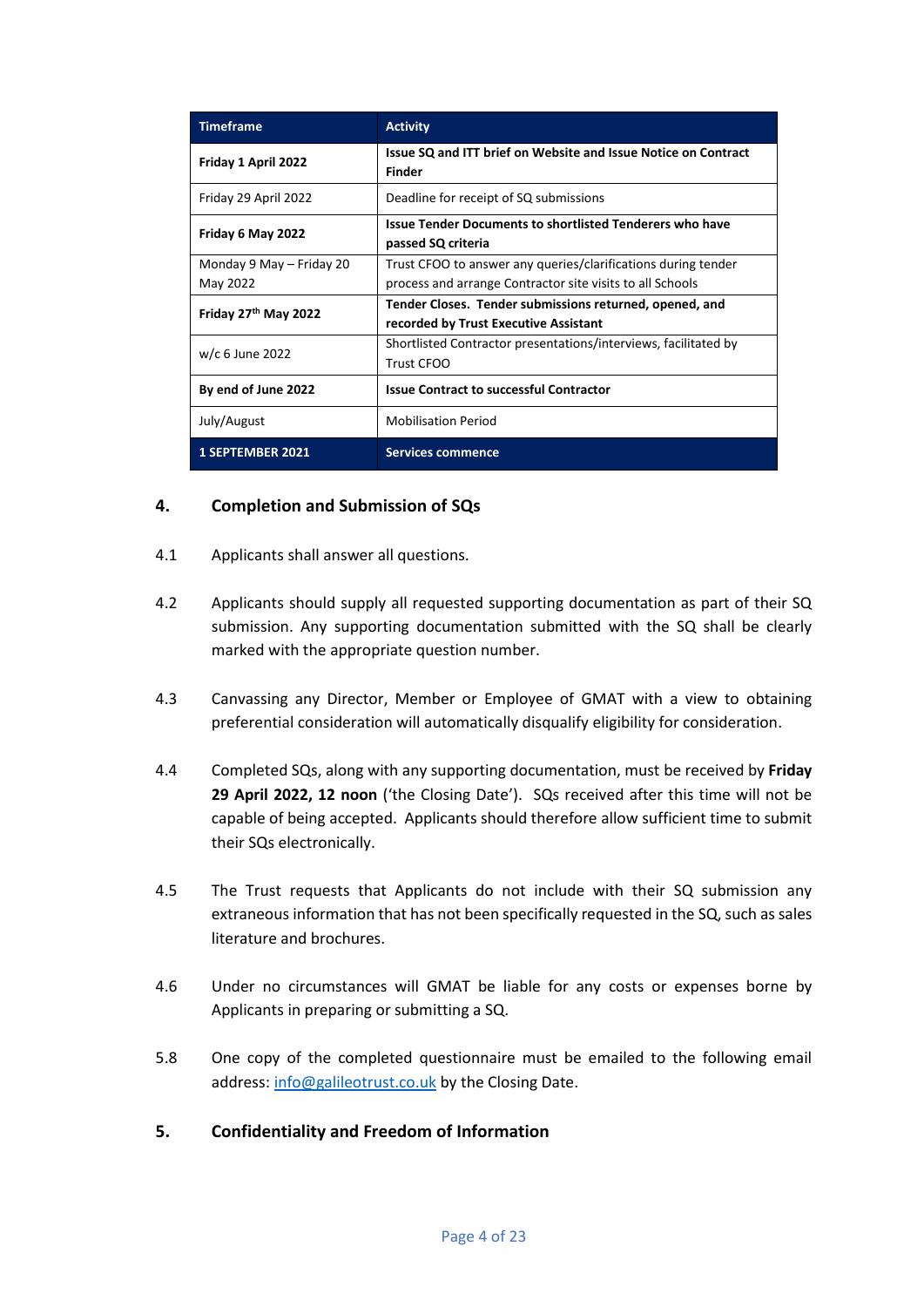5.1 The Trust does not guarantee to keep any part of any SQ submission confidential if its disclosure is requested under the Freedom of Information Act 2000 or The Environmental Information Regulations 2004.

### **6. Applicant Selection**

- 6.1 The Trust may reject an Applicant if—
	- 6.1.1 the Applicant fails to comply fully with any of the requirements or instructions set out in the SQ; or
	- 6.1.2 the Applicant submits a SQ that is incomplete or not in the specified format; or
	- 6.1.3 the Applicant is guilty of a serious misrepresentation in supplying any information requested in the SQ; or
	- 6.1.4 there is a change in identity, control, financial standing or other factor impacting on the selection process affecting the Applicant.
- 6.2 The Trust reserves the right to require an Applicant to clarify any part of their SQ submission and/or to provide additional information. Failure to adequately respond to a request for clarification and/or additional information, or to respond within the specified timescale, may lead to the Applicant being rejected.
- 6.3 The Trust may, at its absolute discretion, refrain from considering any SQ if the Applicant fails to make a complete or satisfactory response to any question in the SQ or fails to provide any supporting documentation requested in the SQ.
- 6.4 If no SQ submission is deemed satisfactory, the Trust reserves the right to discontinue the Application process and, where appropriate, to re-advertise the opportunity. If no SQ is accepted, the Trust will not accept liability for any costs or expenses incurred by Applicants in preparing or submitting a SQ.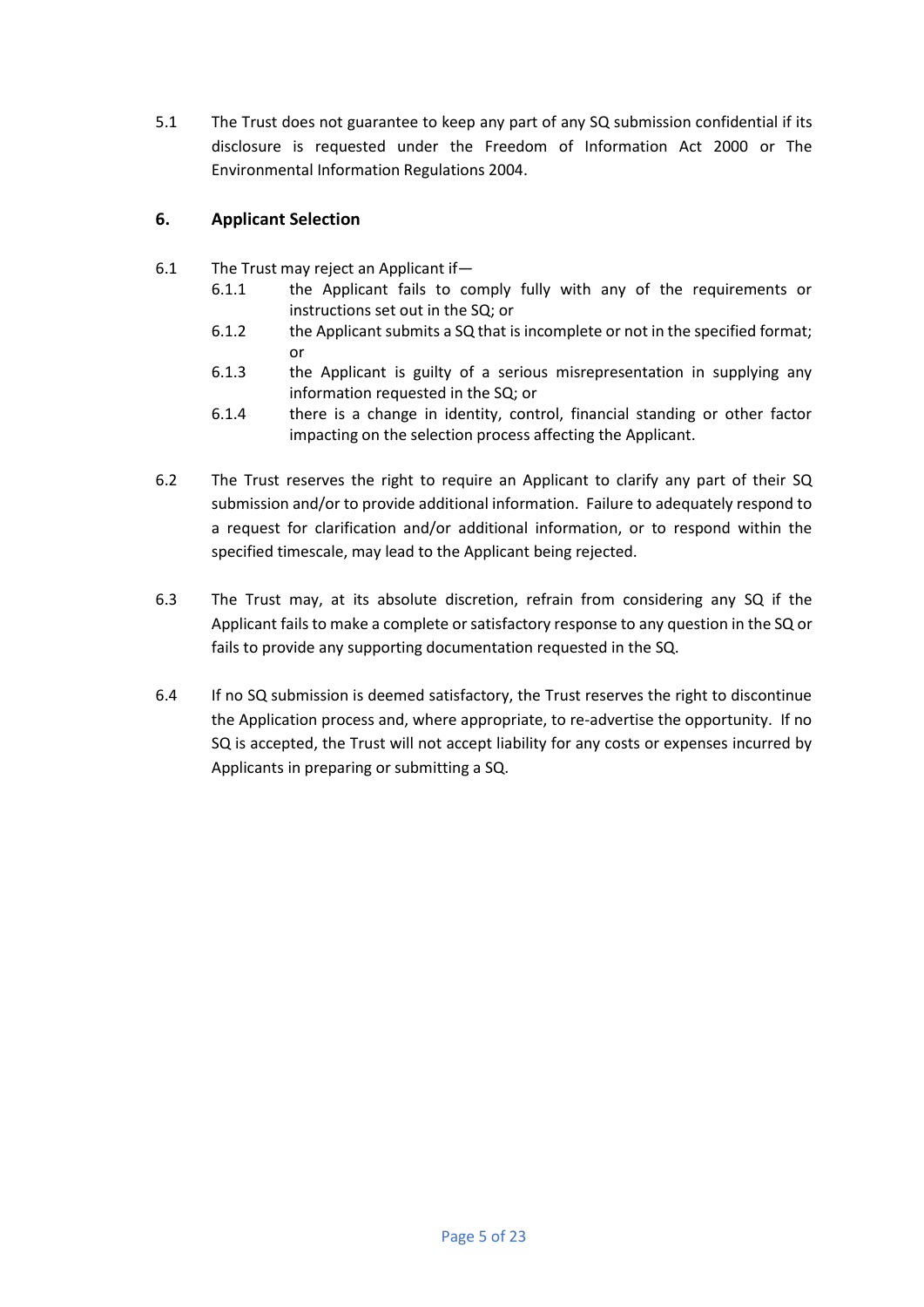# Selection Questionnaire

The Selection Questionnaire (SQ) below is applicable to the Provision of Catering Services at GMAT schools.

### **Potential Supplier Information and Exclusion Grounds: Part 1 and Part 2.**

The standard Selection Questionnaire is a self-declaration, made by you (the potential supplier), that you do not meet any of the grounds for exclusion. If there are grounds for exclusion, there is an opportunity to explain the background and any measures you have taken to rectify the situation.

A completed declaration of Part 1 and Part 2 provides a formal statement that the organisation making the declaration has not breached any of the exclusion's grounds.

Consequently, we require all the organisations that you will rely on to meet the selection criteria to provide a completed Part 1 and Part 2. For example, these could be parent companies, affiliates, associates, or essential sub-contractors, if they are relied upon to meet the selection criteria. This means that where you are joining in a group of organisations, including joint ventures and partnerships, each organisation in that group must complete one of these selfdeclarations. Sub-contractors that you rely on to meet the selection criteria must also complete a self-declaration (although sub-contractors that are not relied upon do not need to complete the self-declaration).

When completed, this form, along with answers to Part 3 (Selection Questions), is to be sent back to [info@galileotrust.co.uk](mailto:info@galileotrust.co.uk) with your completed SQ submission.

You are welcome to submit in PDF format, but please also provide a copy in Word format for evaluation purposes.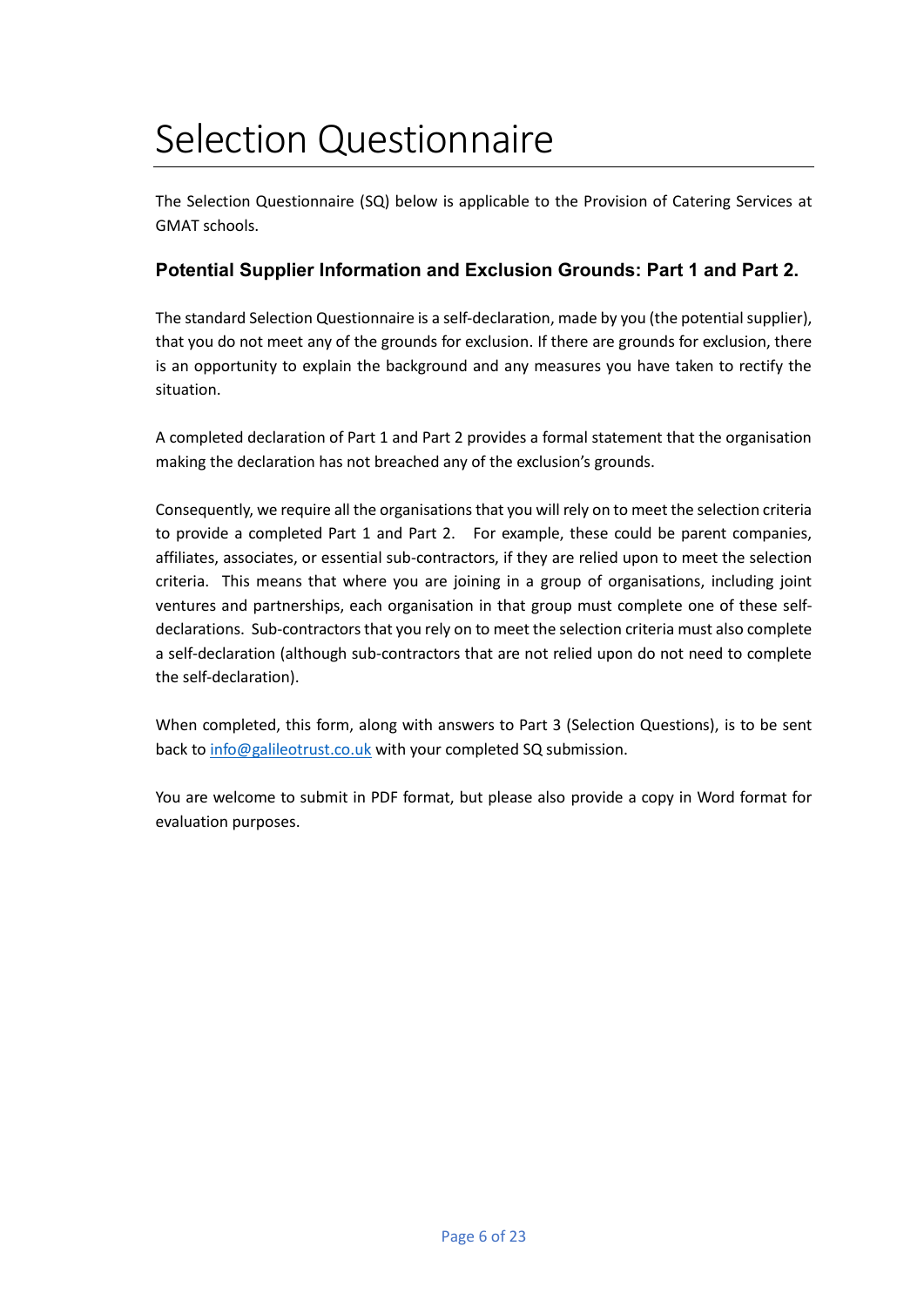### **PART 1: POTENTIAL SUPPLIER INFORMATION**

• Please answer the following questions in full. Note that every organisation that is being relied on to meet the selection must complete and submit the Part 1 and Part 2 selfdeclaration.

| <b>Section 1</b>   | <b>Potential Supplier Information</b>                                                                                                                                                                                                      |                 |
|--------------------|--------------------------------------------------------------------------------------------------------------------------------------------------------------------------------------------------------------------------------------------|-----------------|
| <b>Question No</b> | <b>Question</b>                                                                                                                                                                                                                            | <b>Response</b> |
| 1.1(a)             | Full name of the potential supplier<br>submitting the information                                                                                                                                                                          |                 |
| $1.1(b) - (i)$     | Registered office address (if applicable)                                                                                                                                                                                                  |                 |
| $1.1(b) - (ii)$    | Registered website address (if applicable)                                                                                                                                                                                                 |                 |
| 1.1(c)             | <b>Trading status</b><br>public limited company<br>limited company<br>limited liability partnership<br>other partnership<br>sole trader<br>third sector<br>other (please specify your trading status)<br>$\overline{\phantom{0}}$          |                 |
| 1.1(d)             | Date of registration in country of origin                                                                                                                                                                                                  |                 |
| 1.1(e)             | Company registration number (if<br>applicable)                                                                                                                                                                                             |                 |
| 1.1(f)             | Charity registration number (if applicable)                                                                                                                                                                                                |                 |
| 1.1(g)             | Registered VAT number                                                                                                                                                                                                                      |                 |
| $1.1(h) - (i)$     | If applicable, is your organisation<br>registered with the appropriate<br>professional or trade register(s) in the<br>member state where it is established?                                                                                |                 |
| $1.1(h) - (ii)$    | If you responded yes to 1.1(h) - (i), please<br>provide the relevant details, including the<br>registration number(s).                                                                                                                     |                 |
| $1.1(i) - (i)$     | Is it a legal requirement in the state where<br>you are established for you to possess a<br>particular authorisation, or be a member<br>of a particular organisation in order to<br>provide the services specified in this<br>procurement? |                 |
| $1.1(i) - (ii)$    | If you responded yes to $1.1(i)$ - (i), please<br>provide additional details of what is<br>required and confirmation that you have<br>complied with this.                                                                                  |                 |
| 1.1(j)             | Trading name(s) that will be used if<br>successful in this procurement                                                                                                                                                                     |                 |
| 1.1(k)             | Relevant classifications (state whether                                                                                                                                                                                                    |                 |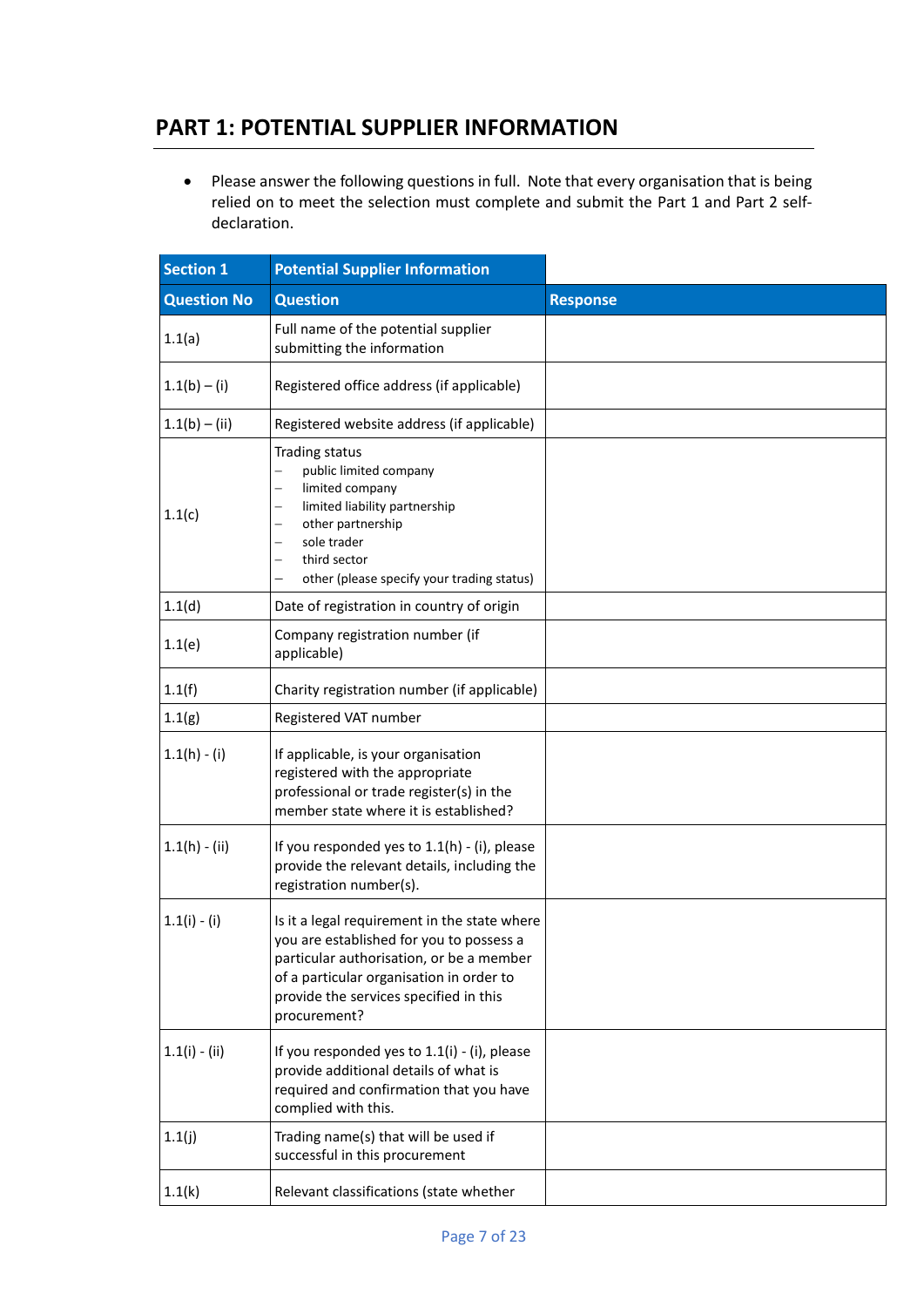|        | you fall within one of these, and if so<br>which one)<br><b>Voluntary Community Social</b><br>a)<br>Enterprise (VCSE)<br>Sheltered Workshop<br>b)<br>Public service mutual<br>c)                                                                                                                                                                                                                                                                                                                        |  |
|--------|---------------------------------------------------------------------------------------------------------------------------------------------------------------------------------------------------------------------------------------------------------------------------------------------------------------------------------------------------------------------------------------------------------------------------------------------------------------------------------------------------------|--|
| 1.1(1) | Are you a Small, Medium or Micro<br>Enterprise (SME)?                                                                                                                                                                                                                                                                                                                                                                                                                                                   |  |
| 1.1(m) | Details of Persons of Significant Control<br>(PSC), where appropriate:<br>- Name;<br>- Date of birth;<br>- Nationality;<br>- Country, state or part of the UK where<br>the PSC usually lives;<br>- Service address;<br>- The date he /she became a PSC in<br>relation to the company (for existing<br>companies the 6 April 2016 should be<br>used);<br>- Which conditions for being a PSC are<br>met;<br>- Over 25% up to (and including) 50%,<br>- More than 50% and less than 75%,<br>- 75% or more. |  |
|        | (Please enter N/A if not applicable)                                                                                                                                                                                                                                                                                                                                                                                                                                                                    |  |
| 1.1(n) | Details of immediate parent company:<br>- Full name of the immediate parent<br>company<br>- Registered office address (if applicable)<br>- Registration number (if applicable)<br>- Head office VAT number (if applicable)                                                                                                                                                                                                                                                                              |  |
|        | (Please enter N/A if not applicable)                                                                                                                                                                                                                                                                                                                                                                                                                                                                    |  |
| 1.1(0) | Details of ultimate parent company:<br>- Full name of the ultimate parent<br>company<br>- Registered office address (if applicable)<br>- Registration number (if applicable)<br>- Head office VAT number (if applicable)<br>(Please enter N/A if not applicable)                                                                                                                                                                                                                                        |  |

Please note: A criminal record check for relevant convictions may be undertaken for the preferred suppliers and the persons of significant in control of them.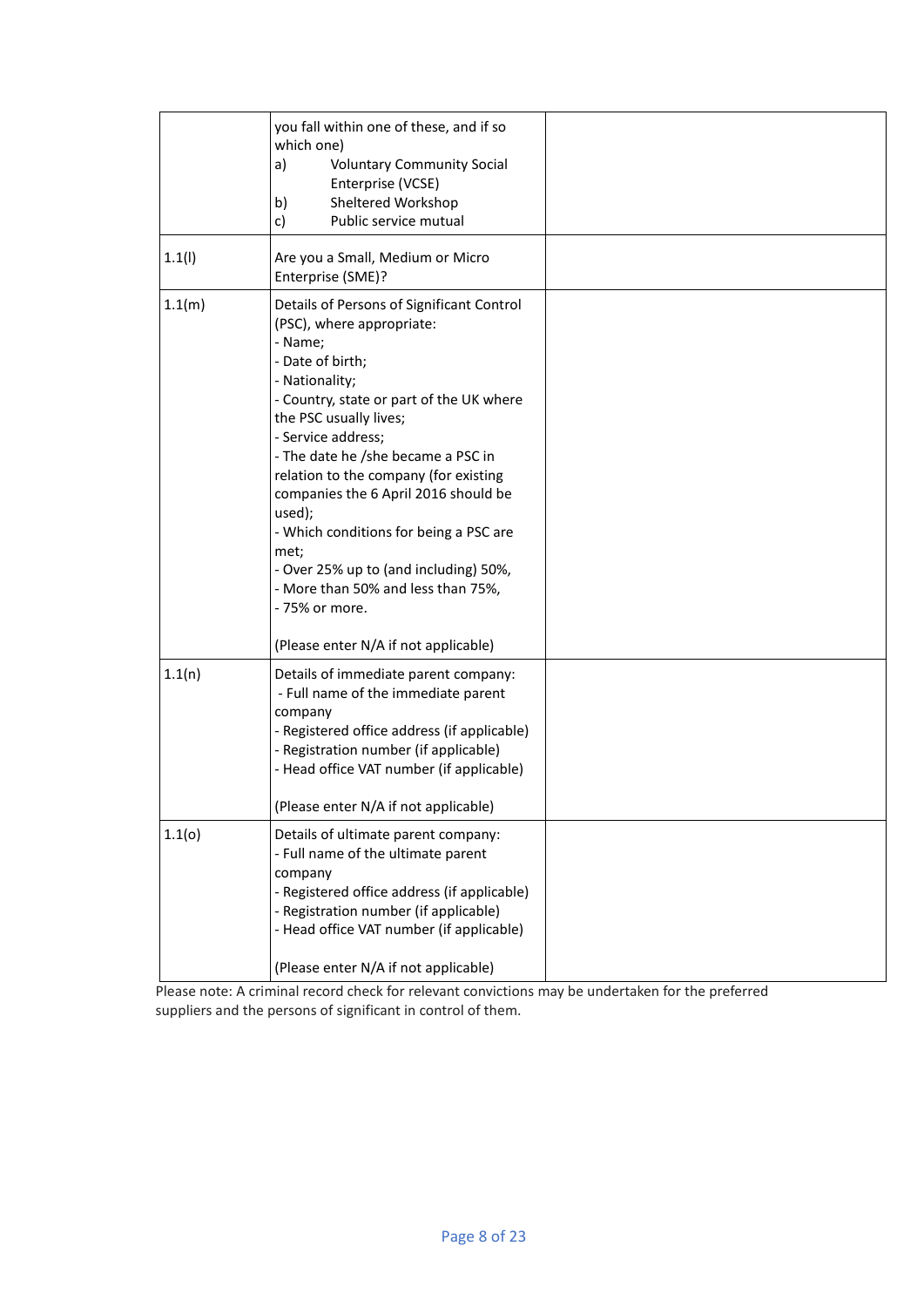• Please provide the following information about your approach to this procurement:

| <b>Section 1</b>   | <b>Bidding model</b>                                                                                                                                                                                                                                                                                                                                                                                                                                                                                                                                                              |                                                                                                                                                                                                                                                                                                                                                    |  |
|--------------------|-----------------------------------------------------------------------------------------------------------------------------------------------------------------------------------------------------------------------------------------------------------------------------------------------------------------------------------------------------------------------------------------------------------------------------------------------------------------------------------------------------------------------------------------------------------------------------------|----------------------------------------------------------------------------------------------------------------------------------------------------------------------------------------------------------------------------------------------------------------------------------------------------------------------------------------------------|--|
| <b>Question No</b> | <b>Question</b>                                                                                                                                                                                                                                                                                                                                                                                                                                                                                                                                                                   | <b>Response</b>                                                                                                                                                                                                                                                                                                                                    |  |
| $1.2(a) - (i)$     | Are you bidding as the lead contact for a group of<br>economic operators?                                                                                                                                                                                                                                                                                                                                                                                                                                                                                                         | Yes $\square$<br>No $\square$<br>If yes, please provide details<br>listed in questions 1.2(a) (ii),<br>(a) (iii) and to 1.2(b) (i), (b)<br>(ii), 1.3, Section 2 and 3.<br>If no, and you are a<br>supporting bidder please<br>provide the name of your<br>group at 1.2(a) (ii) for<br>reference purposes, and<br>complete 1.3, Section 2 and<br>3. |  |
| $1.2(a) - (ii)$    | Name of group of economic operators (if applicable)                                                                                                                                                                                                                                                                                                                                                                                                                                                                                                                               |                                                                                                                                                                                                                                                                                                                                                    |  |
| $1.2(a) - (iii)$   | Proposed legal structure if the group of economic<br>operators intends to form a named single legal entity<br>prior to signing a contract, if awarded. If you do not<br>propose to form a single legal entity, please explain the<br>legal structure.                                                                                                                                                                                                                                                                                                                             |                                                                                                                                                                                                                                                                                                                                                    |  |
| $1.2(b) - (i)$     | Are you or, if applicable, the group of economic<br>operators proposing to use sub-contractors?                                                                                                                                                                                                                                                                                                                                                                                                                                                                                   | Yes $\Box$<br>No $\square$                                                                                                                                                                                                                                                                                                                         |  |
| $1.2(b) - (ii)$    | If you responded yes to 1.2(b)-(i) please provide additional details for each sub-<br>contractor in the following table: we may ask them to complete this form as well.<br>Name<br>Registered address<br><b>Trading status</b><br>Company registration number<br>Head Office DUNS number (if<br>applicable)<br>Registered VAT number<br>Type of organisation<br>SME (Yes/No)<br>The role each sub-contractor will<br>take in providing the works and /or<br>supplies e.g. key deliverables<br>The approximate % of contractual<br>obligations assigned to each sub-<br>contractor |                                                                                                                                                                                                                                                                                                                                                    |  |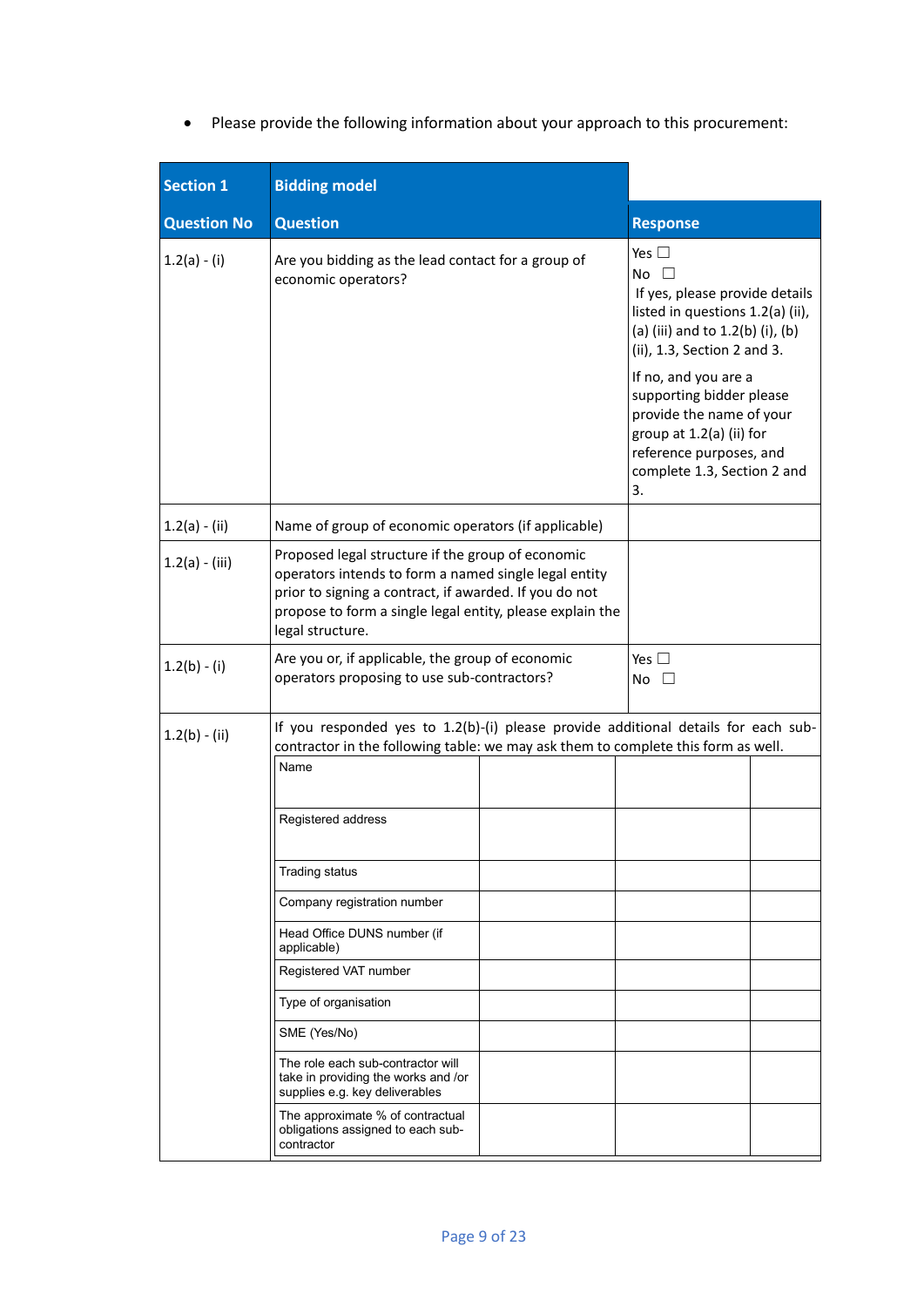### **Contact Details and Declaration**

I declare that to the best of my knowledge the answers submitted, and information contained in this document are correct and accurate.

I declare that, upon request and without delay I will provide the certificates or documentary evidence referred to in this document.

I understand that the information will be used in the selection process to assess my organisation's suitability to be invited to participate further in this procurement.

I understand that the authority may reject this submission in its entirety if there is a failure to answer all the relevant questions fully, or if false/misleading information or content is provided in any section.

| <b>Section 1</b>            | <b>Contact details and declaration</b>  |                 |
|-----------------------------|-----------------------------------------|-----------------|
| <b>Question No Question</b> |                                         | <b>Response</b> |
| 1.3(a)                      | Contact name                            |                 |
| 1.3(b)                      | Name of organisation                    |                 |
| 1.3(c)                      | Role in organisation                    |                 |
| 1.3(d)                      | Phone number                            |                 |
| 1.3(e)                      | E-mail address                          |                 |
| 1.3(f)                      | Postal address                          |                 |
| 1.3(g)                      | Signature (electronic is<br>acceptable) |                 |
| 1.3(h)                      | Date                                    |                 |

I am aware of the consequences of serious misrepresentation.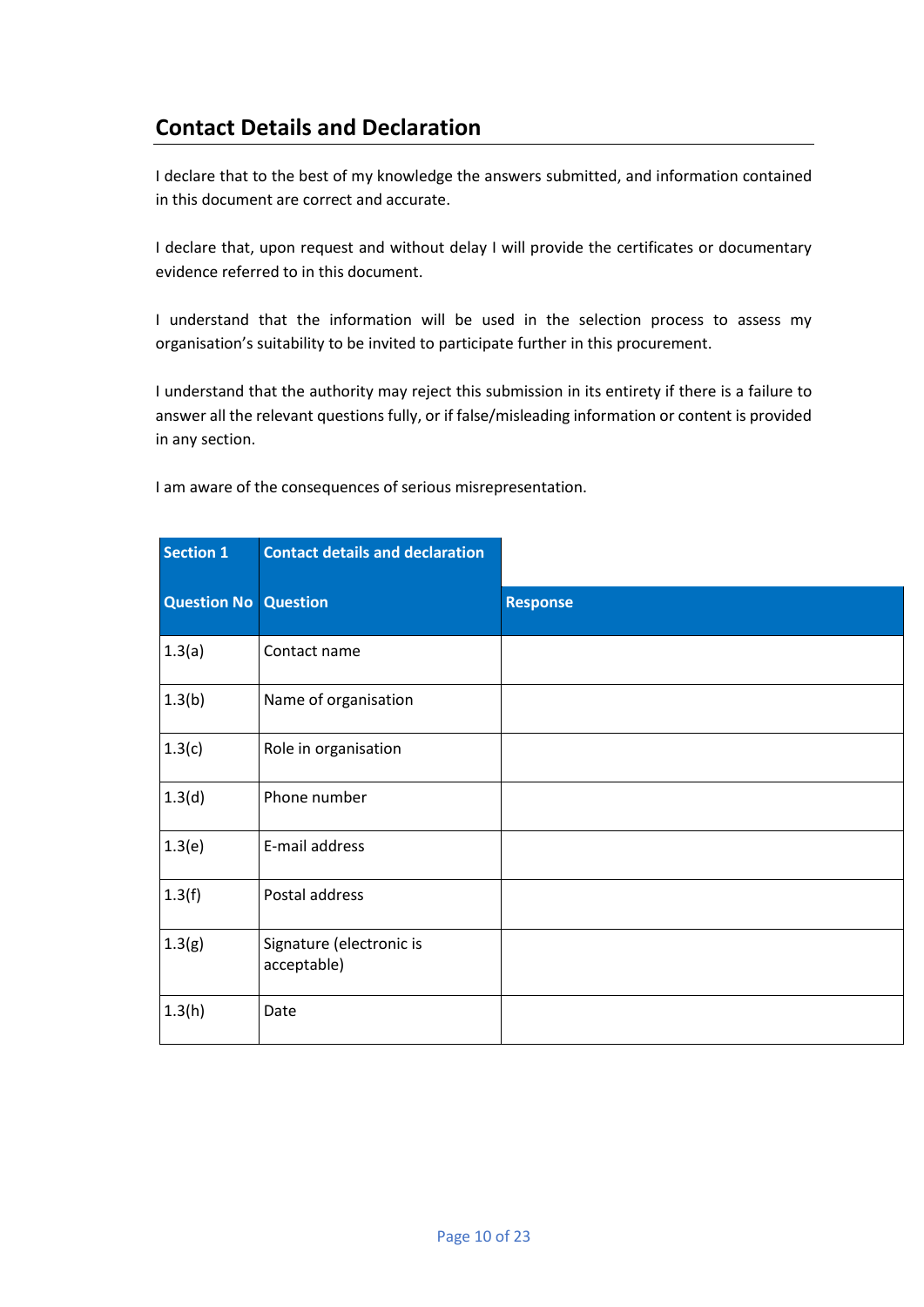### **PART 2: EXCLUSION GROUNDS**

Please answer the following questions in full. Note that every organisation that is being relied on to meet the selection must complete and submit the Part 1 and Part 2 self-declaration.

| <b>Section 2</b>   | <b>Grounds for Mandatory Exclusion</b>                                                                                                                                                                                                                                                                                                                                                                                                                                                        |                                                                          |  |
|--------------------|-----------------------------------------------------------------------------------------------------------------------------------------------------------------------------------------------------------------------------------------------------------------------------------------------------------------------------------------------------------------------------------------------------------------------------------------------------------------------------------------------|--------------------------------------------------------------------------|--|
| <b>Question No</b> | <b>Question</b>                                                                                                                                                                                                                                                                                                                                                                                                                                                                               | <b>Response</b>                                                          |  |
| 2.1(a)             | Regulations 57(1) and (2)<br>The detailed grounds for mandatory exclusion of an organisation are set out on Government webpage<br>which should be referred to before completing these questions.<br>Please indicate if, within the past five years you, your organisation or any other person who has<br>powers of representation, decision or control in the organisation been convicted anywhere in the<br>world of any of the offences within the summary below and listed on the webpage. |                                                                          |  |
|                    | Yes $\square$<br>Participation in a criminal<br>No $\square$<br>organisation.<br>If Yes please provide details at 2.1(b)                                                                                                                                                                                                                                                                                                                                                                      |                                                                          |  |
|                    | Corruption.                                                                                                                                                                                                                                                                                                                                                                                                                                                                                   | Yes $\square$<br>No $\square$<br>If Yes please provide details at 2.1(b) |  |
|                    | Fraud.                                                                                                                                                                                                                                                                                                                                                                                                                                                                                        | Yes $\Box$<br>No $\square$<br>If Yes please provide details at 2.1(b)    |  |
|                    | Terrorist offences or offences linked to<br>terrorist activities                                                                                                                                                                                                                                                                                                                                                                                                                              | Yes $\square$<br>No $\Box$<br>If Yes please provide details at 2.1(b)    |  |
|                    | Money laundering or terrorist<br>financing                                                                                                                                                                                                                                                                                                                                                                                                                                                    | Yes $\square$<br>No $\square$<br>If Yes please provide details at 2.1(b) |  |
|                    | Child labour and other forms of<br>trafficking in human beings                                                                                                                                                                                                                                                                                                                                                                                                                                | Yes $\square$<br>No $\square$<br>If Yes please provide details at 2.1(b) |  |
| 2.1(b)             | If you have answered yes to question<br>2.1(a), please provide further details.                                                                                                                                                                                                                                                                                                                                                                                                               |                                                                          |  |
|                    | Date of conviction, specify which of<br>the grounds listed the conviction was<br>for, and the reasons for conviction,                                                                                                                                                                                                                                                                                                                                                                         |                                                                          |  |
|                    | Identity of who has been convicted                                                                                                                                                                                                                                                                                                                                                                                                                                                            |                                                                          |  |
|                    | If the relevant documentation is<br>available electronically, please provide<br>the web address, issuing authority,<br>precise reference of the documents.                                                                                                                                                                                                                                                                                                                                    |                                                                          |  |
| 2.2                | If you have answered Yes to any of the<br>points above have measures been<br>taken to demonstrate the reliability of<br>the organisation despite the existence<br>of a relevant ground for exclusion?                                                                                                                                                                                                                                                                                         | Yes $\square$<br>No $\square$                                            |  |
| 2.3(a)             | <b>Regulation 57(3)</b>                                                                                                                                                                                                                                                                                                                                                                                                                                                                       | Yes $\square$<br>No $\square$                                            |  |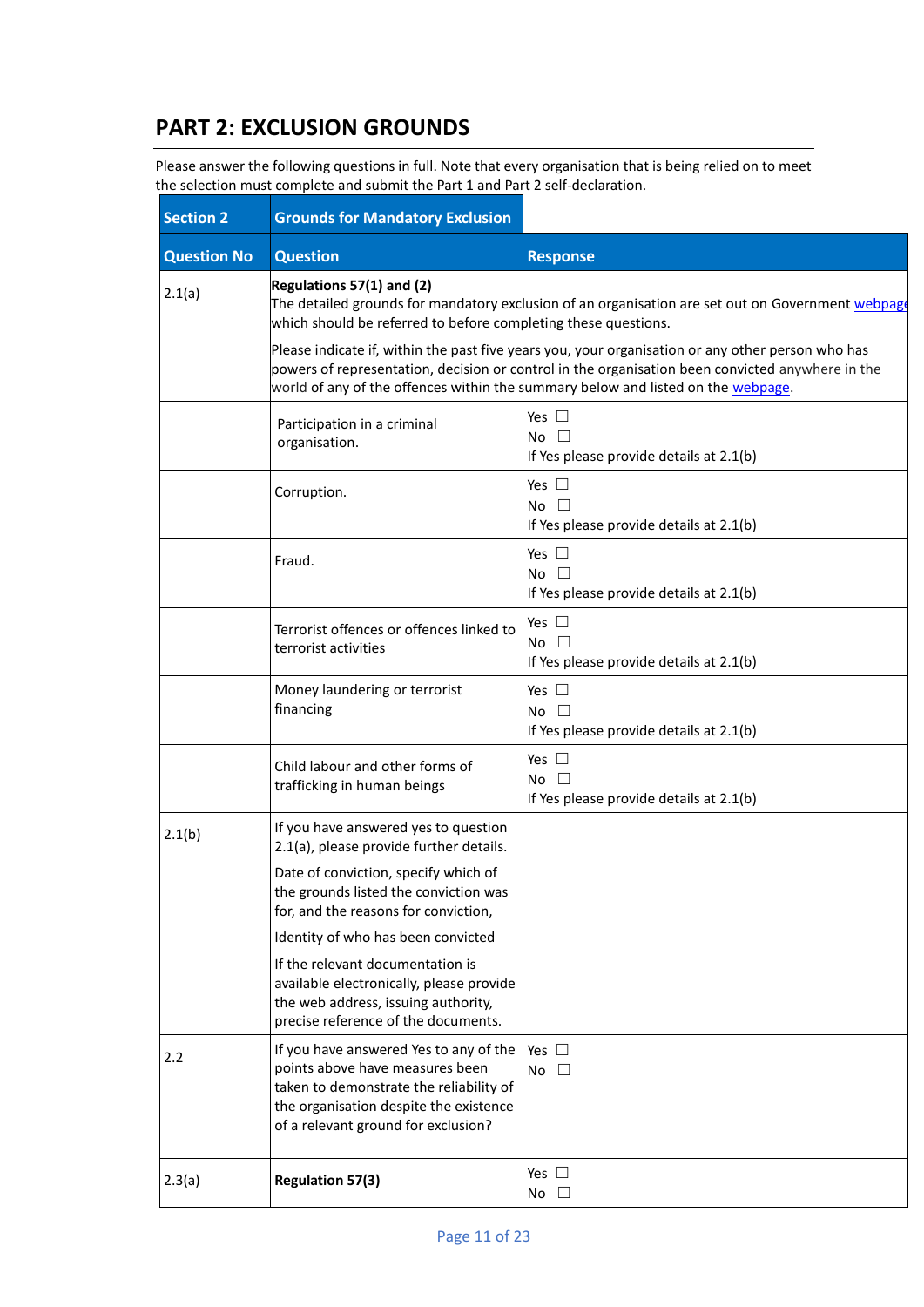|        | Has it been established, for your<br>organisation by a judicial or<br>administrative decision having final<br>and binding effect in accordance with<br>the legal provisions of any part of the<br>United Kingdom or the legal provisions<br>of the country in which the<br>organisation is established (if outside<br>the UK), that the organisation is in<br>breach of obligations related to the<br>payment of tax or social security<br>contributions? |  |
|--------|-----------------------------------------------------------------------------------------------------------------------------------------------------------------------------------------------------------------------------------------------------------------------------------------------------------------------------------------------------------------------------------------------------------------------------------------------------------|--|
| 2.3(b) | If you have answered yes to question<br>2.3(a), please provide further details.<br>Please also confirm you have paid or<br>have entered into a binding<br>arrangement with a view to paying,<br>the outstanding sum including where<br>applicable any accrued interest and/or<br>fines.                                                                                                                                                                   |  |

Please Note: The Trust reserves the right to use its discretion to exclude a potential supplier where it can demonstrate by any appropriate means that the potential supplier is in breach of its obligations relating to the non-payment of taxes or social security contributions.

| <b>Section 3</b>            | <b>Grounds for discretionary exclusion</b>                                                                                                                                                                                                                                                                                                                                                                                                           |                                                                                    |
|-----------------------------|------------------------------------------------------------------------------------------------------------------------------------------------------------------------------------------------------------------------------------------------------------------------------------------------------------------------------------------------------------------------------------------------------------------------------------------------------|------------------------------------------------------------------------------------|
| <b>Question No Question</b> |                                                                                                                                                                                                                                                                                                                                                                                                                                                      | <b>Response</b>                                                                    |
| 3.1                         | Regulation 57 (8)<br>The detailed grounds for discretionary exclusion of an organisation<br>are set out on this webpage, which should be referred to before<br>completing these questions.<br>Please indicate if, within the past three years, anywhere in the<br>world any of the following situations have applied to you, your<br>organisation or any other person who has powers of<br>representation, decision, or control in the organisation. |                                                                                    |
| 3.1(a)                      | Breach of environmental obligations?                                                                                                                                                                                                                                                                                                                                                                                                                 | Yes $\Box$<br><b>No</b><br>$\mathbf{L}$<br>If yes please provide details at<br>3.2 |
| 3.1(b)                      | Breach of social obligations?                                                                                                                                                                                                                                                                                                                                                                                                                        | Yes $\Box$<br><b>No</b><br>If yes please provide details at<br>3.2                 |
| 3.1(c)                      | Breach of labour law obligations?                                                                                                                                                                                                                                                                                                                                                                                                                    | Yes $\Box$<br><b>No</b><br>If yes please provide details at<br>3.2                 |
| 3.1(d)                      | Bankrupt or is the subject of insolvency or winding-up<br>proceedings, where the organisation's assets are being<br>administered by a liquidator or by the court, where it is in an<br>arrangement with creditors, where its business activities are                                                                                                                                                                                                 | Yes $\square$<br><b>No</b><br>If yes, please provide details at<br>3.2             |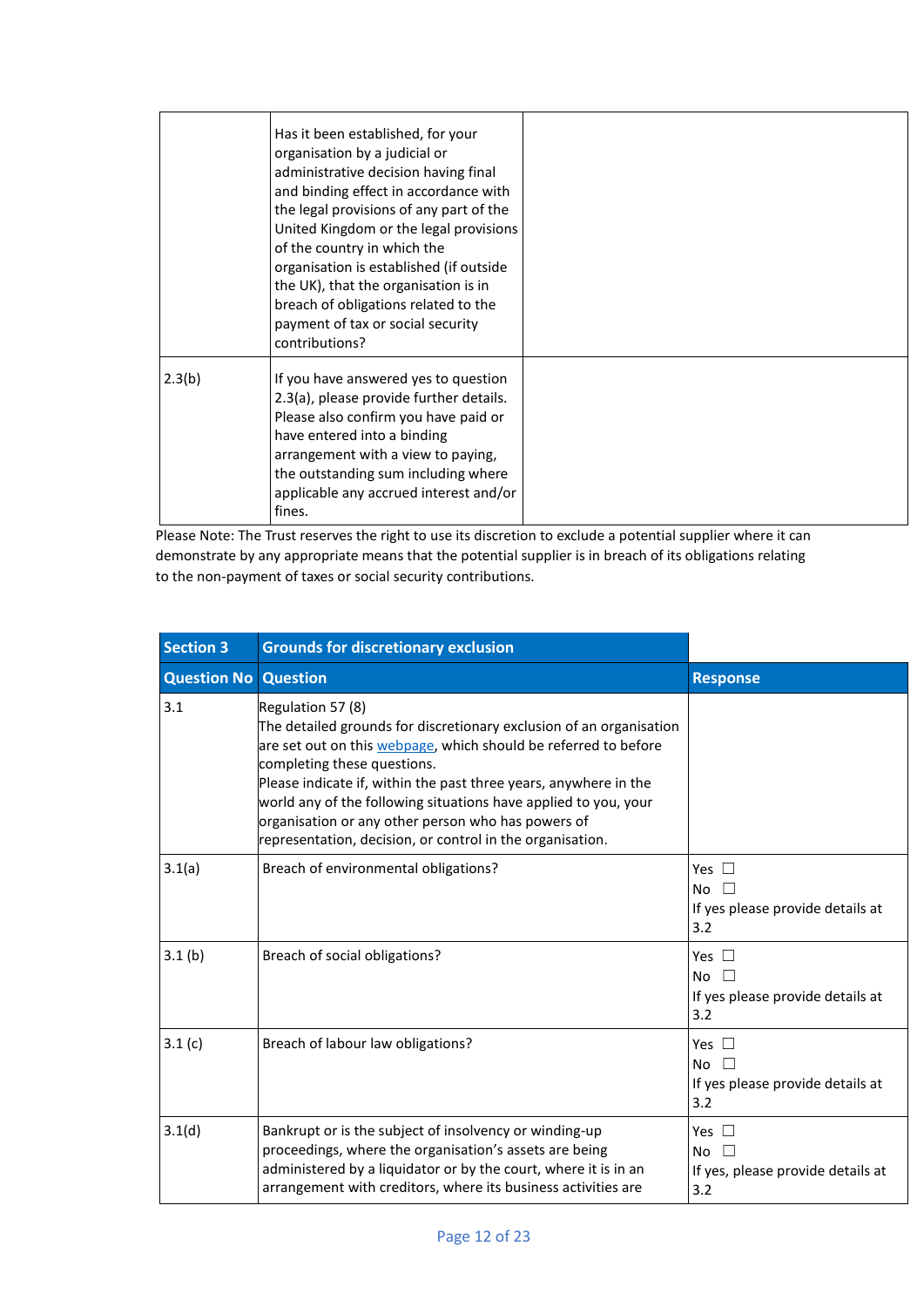|                  | suspended, or it is in any analogous situation arising from a similar<br>procedure under the laws and regulations of any State?                                                                                                                                                                                                                                             |                                                                          |
|------------------|-----------------------------------------------------------------------------------------------------------------------------------------------------------------------------------------------------------------------------------------------------------------------------------------------------------------------------------------------------------------------------|--------------------------------------------------------------------------|
| 3.1(e)           | Guilty of grave professional misconduct?                                                                                                                                                                                                                                                                                                                                    | Yes $\square$<br>No $\square$<br>If yes please provide details at<br>3.2 |
| 3.1(f)           | Entered into agreements with other economic operators aimed at<br>distorting competition?                                                                                                                                                                                                                                                                                   | Yes $\square$<br>No $\square$<br>If yes please provide details at<br>3.2 |
| 3.1(g)           | Aware of any conflict of interest within the meaning of regulation<br>24 due to the participation in the procurement procedure?                                                                                                                                                                                                                                             | Yes $\square$<br>No $\square$<br>If yes please provide details at<br>3.2 |
| 3.1(h)           | Been involved in the preparation of the procurement procedure?                                                                                                                                                                                                                                                                                                              | Yes $\square$<br>No $\square$<br>If yes please provide details at<br>3.2 |
| 3.1(i)           | Shown significant or persistent deficiencies in the performance of<br>a substantive requirement under a prior public contract, a prior<br>contract with a contracting entity, or a prior concession contract,<br>which led to early termination of that prior contract, damages, or<br>other comparable sanctions?                                                          | Yes $\square$<br>No $\square$<br>If yes please provide details at<br>3.2 |
| 3.1(j)           | Please answer the following statements:                                                                                                                                                                                                                                                                                                                                     |                                                                          |
| $3.1(j) - (i)$   | The organisation is guilty of serious misrepresentation in supplying   Yes $\Box$<br>the information required for the verification of the absence of<br>grounds for exclusion or the fulfilment of the selection criteria.                                                                                                                                                  | No $\square$<br>If Yes please provide details at<br>3.2                  |
| $3.1(j) - (ii)$  | The organisation has withheld such information.                                                                                                                                                                                                                                                                                                                             | Yes<br>No.<br>If Yes please provide details at<br>3.2                    |
| $3.1(j) - (iii)$ | The organisation is not able to submit supporting documents<br>required under regulation 59 of the Public Contracts Regulations<br>2015.                                                                                                                                                                                                                                    | Yes $\square$<br>No $\square$<br>If Yes please provide details at<br>3.2 |
| $3.1(j)$ -(iv)   | The organisation has influenced the decision-making process of<br>the contracting authority to obtain confidential information that<br>may confer upon the organisation undue advantages in the<br>procurement procedure, or to negligently provided misleading<br>information that may have a material influence on decisions<br>concerning exclusion, selection or award. | Yes $\Box$<br>No $\square$<br>If yes please provide details at<br>3.2    |
| 3.2              | If you have answered Yes to any of the above, explain what<br>measures been taken to demonstrate the reliability of the<br>organisation despite the existence of a relevant ground for<br>exclusion?                                                                                                                                                                        |                                                                          |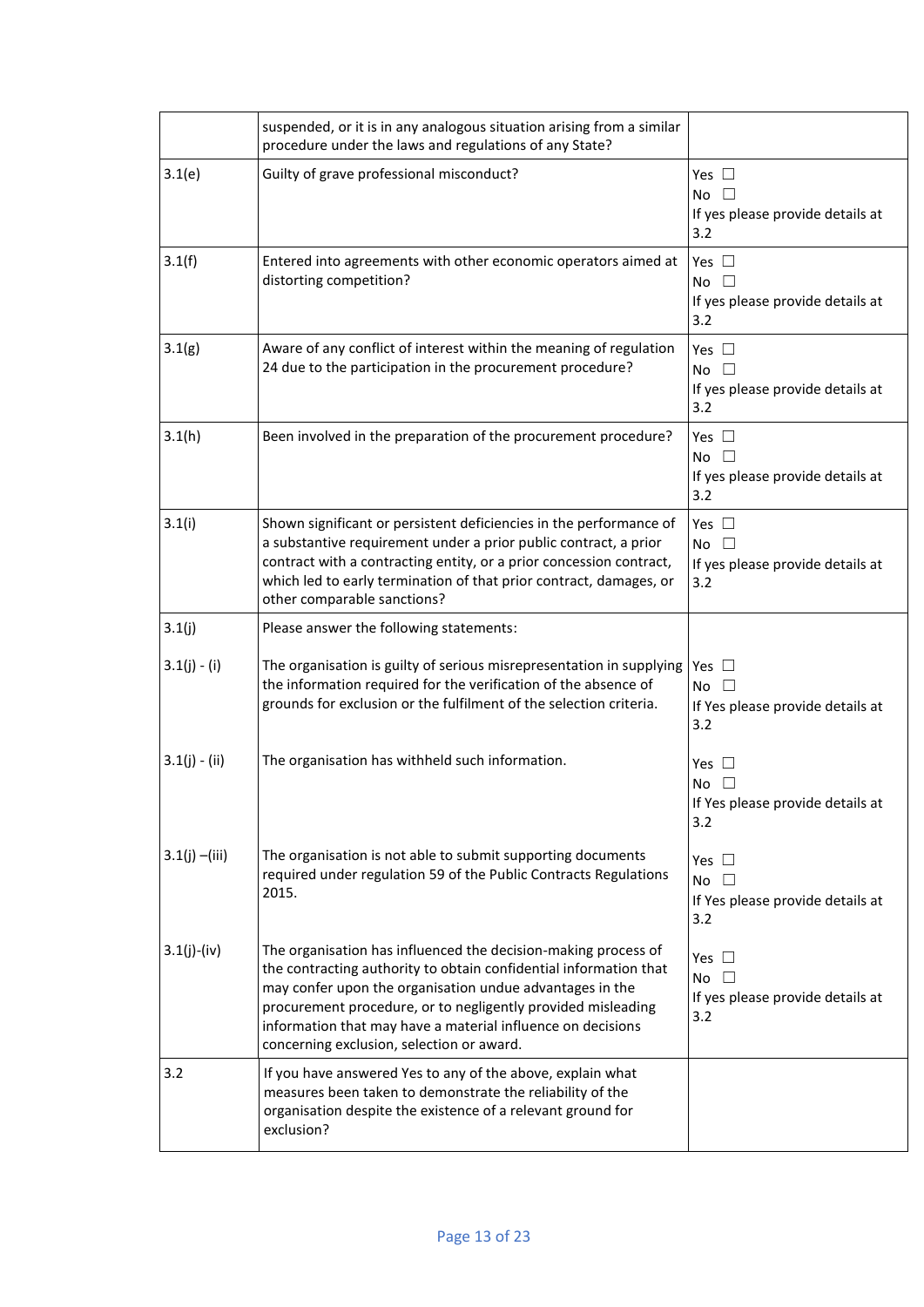### **PART 3: SELECTION QUESTIONS**

### **4.1 COMPANY PROFILE**

Please provide a brief company profile (**max 500 words**) to include statement of principal areas of business activity.

| <b>Question</b><br>No. | <b>Marking</b><br><b>Structure</b> | <b>Scoring Criteria</b> | <b>Minimum</b><br><b>Standard</b><br><b>Threshold</b> |
|------------------------|------------------------------------|-------------------------|-------------------------------------------------------|
| 4.1                    | N/A                                | For information only.   | N/A                                                   |

### **4.2 COMPANY'S FINANCIAL INFORMATION**

Please confirm/provide:

- a) Dates of your Company's financial year.
- b) Actual turnover for the last 3 complete year of trading.
- c) Projected turnover for the next financial year.

*Note: - If you cannot provide either of the above (b) and (c), please provide an alternative means of demonstrating financial status (e.g. Forecast of turnover for the current year and a statement of funding provided by the owners/bank).*

- d) Declaration of net profit year on year over the last 3 trading years.
- e) Your VAT registration number.
- f) If you have responded in Section 1.2 that you are part of a wider group, please answer the following:
	- (i) would the parent company be willing to provide a guarantee if necessary? **Yes/No**
	- (ii) If 'no', would you be able to obtain a guarantee elsewhere (e.g., from a bank?) **Yes/No**
- g) By completing this SQ you are giving permission to access a credit check / reference that will be evaluated.

| <b>Question</b><br>No.  | <b>Marking</b><br><b>Structure</b> | <b>Scoring Criteria</b>                                                                                                                                                                        | <b>Minimum</b><br><b>Standard</b><br><b>Threshold</b> |
|-------------------------|------------------------------------|------------------------------------------------------------------------------------------------------------------------------------------------------------------------------------------------|-------------------------------------------------------|
| 4.2(a)                  | N/A                                | For information only.                                                                                                                                                                          | N/A                                                   |
| 4.2(b)                  | N/A                                | For information only.                                                                                                                                                                          | N/A                                                   |
| $4.2(c) -$<br>4.2(d)    | Pass/fail                          | Projected turnover and profit submitted and demonstrating stability<br>Pass:<br>or growth on 3.2.<br>Fail:<br>Not submitted or showing considerable reduction in projected<br>turnover on 3.2. | Pass                                                  |
| $4.2(e) -$<br>4.2 $(f)$ | N/A                                | For information only.                                                                                                                                                                          | N/A                                                   |
| 4.2(g)                  | Pass/fail                          | Credit Reference score acceptable<br>Pass:<br>Credit Reference Score unacceptable<br>Fail:                                                                                                     | Pass                                                  |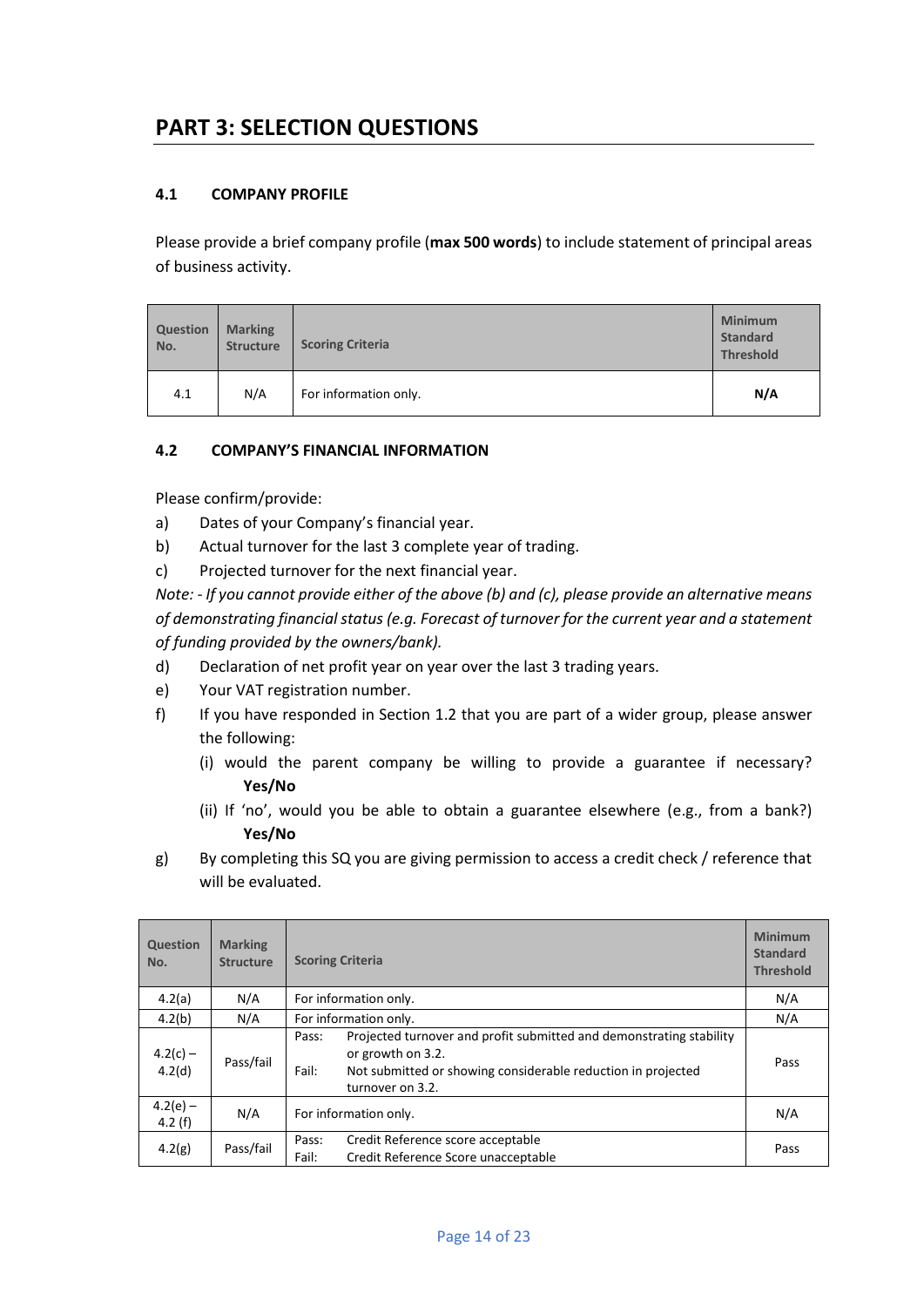### **4.3 COMPANY'S INSURANCE DETAILS**

Please confirm that you have the following insurance requirements and **provide proof of the relevant insurance policies (e.g., copy of certificates, broker's letter/schedule of insurances).**

- Please provide full details of insurer, policy number, value and type of cover and expiry date of each policy.
- Value of Public Liability Insurance and Employers Liability Insurance to be **no less than £10M each.**

| <b>Question</b><br>No. | <b>Marking</b><br><b>Structure</b> | <b>Scoring Criteria</b>                                                                                                                                                                                                                                                                           | <b>Minimum</b><br><b>Standard</b><br><b>Threshold</b> |
|------------------------|------------------------------------|---------------------------------------------------------------------------------------------------------------------------------------------------------------------------------------------------------------------------------------------------------------------------------------------------|-------------------------------------------------------|
| 4.3                    | Pass/fail                          | Minimum indemnity level met, or an undertaking given that it will<br>Pass:<br>be met in the event of being awarded the Contract and copies<br>available.<br>Fail:<br>Minimum indemnity level not met, and no undertaking given that<br>it will be met in the event of being awarded the Contract. | Pass                                                  |

#### **4.4 QUALITY MANAGEMENT**

Please provide:

- a) Quality Assurance Policy (or equivalent) for your company. **Please provide** brief details of your Key Performance Indicators that are used to measure performance.
- b) Whether the company is registered to ISO 9000 or equivalent. Is this in all parts of the company? If not, to which parts does it apply?
- c) Please confirm that you can supply on request a copy of relevant certificates including scope of registration and any supporting documentation. **Yes/No**
- d) List of quality awards that your company has achieved.
- e) Details of Food for Life Accreditation your company has received please state either Bronze/Silver/Gold and from what date.
- f) Explain how you manage communication within your organisation and with your clients to make sure that your products or services continue to meet their needs. If you are bidding on behalf of a consortium, please also explain how you manage relationships with your members (e.g., any systems used to ensure prompt communication, accountability, and swift resolution of disputes).
- g) Provide confirmation your company is registered with the ICO for the Data Protection Act 2018, and please provide **your registration number**. **Yes/No**

| Question<br>No. | <b>Marking</b><br><b>Structure</b> | <b>Scoring Criteria</b>                | <b>Minimum</b><br><b>Standard</b><br><b>Threshold</b> |
|-----------------|------------------------------------|----------------------------------------|-------------------------------------------------------|
| 4.4 $(a)$       | Please see<br>Appendix 1           | Assessment Criteria - Scored Responses | N/A                                                   |
| 4.4(b)          | N/A                                | For information only.                  | N/A                                                   |
| 4.4 $(c)$       | N/A                                | For information only.                  | N/A                                                   |
| 4.4 $(d)$       | N/A                                | For information only.                  | N/A                                                   |
| 4.4 $(e)$       | N/A                                | For information only.                  | N/A                                                   |
| 4.4 $(f)$       | Please see<br>Appendix 1           | Assessment Criteria - Scored Responses | N/A                                                   |
| 4.4 $(g)$       | N/A                                | For information only.                  | N/A                                                   |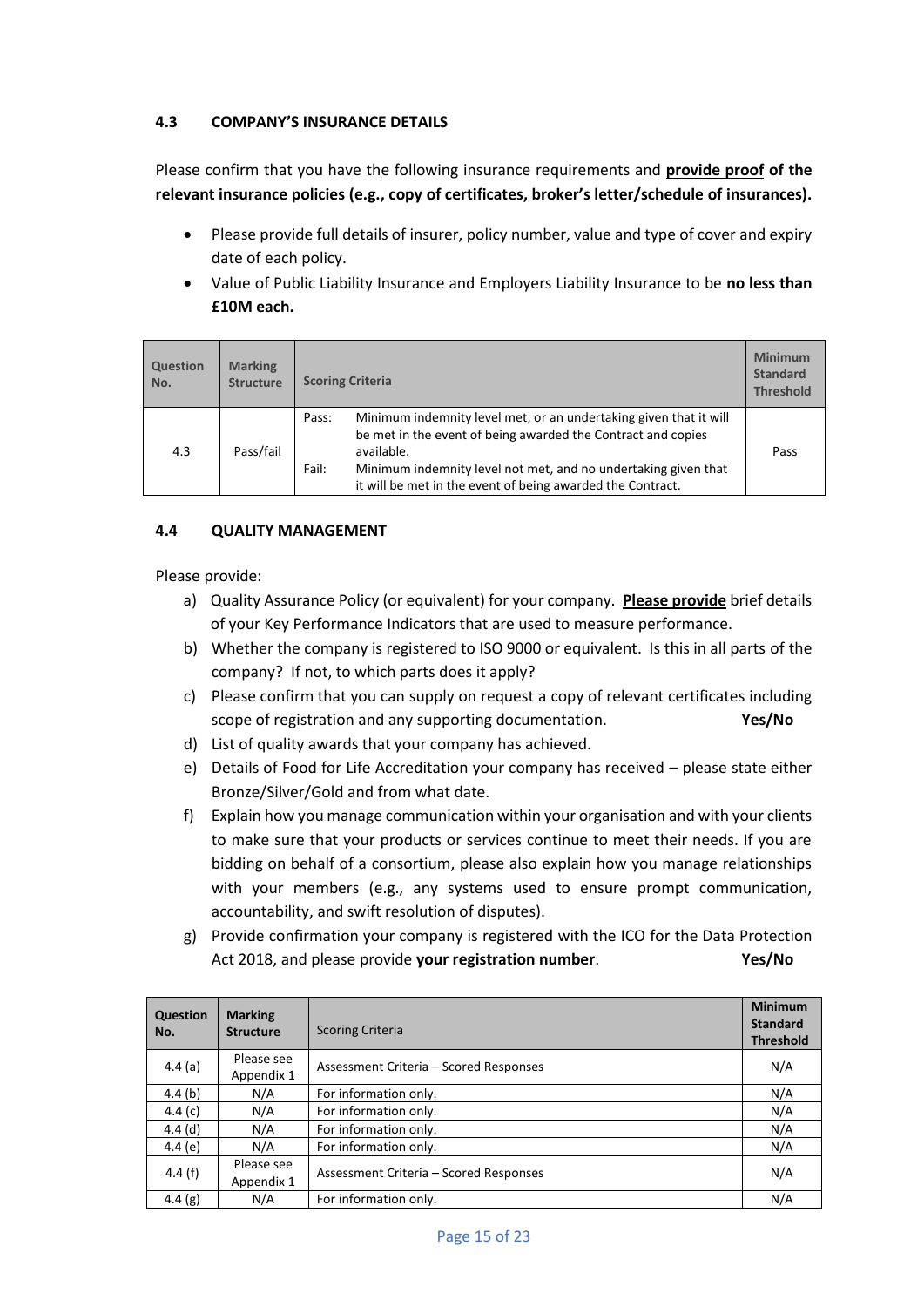#### **4.5 HEALTH & SAFETY**

- a) Please provide a copy of your Health and Safety Policy.
- b) Please provide a copy of your Food Allergies Policy.
- c) Has an Improvement Notice been served on your organisation by the Health and Safety Executive in the last five years? **Yes/No** *If 'yes', please provide details of any remedial action since taken.*
- d) Has a Prohibition Notice been served on your organisation by the Health and Safety Executive in the last five years **Yes/No** *If 'yes', please provide details of any remedial action since taken.*
- e) Has your organisation submitted any RIDDOR reports over the two financial years? If yes, please provide details, such as disclosure of any work-related deaths, and certain workrelated injuries, cases of disease, and near misses involving your employees wherever they are working.

| Question<br>No.    | <b>Marking</b><br><b>Structure</b> | <b>Scoring Criteria</b>                                                                                                                                                                                                                                                                                                                                                                                                                                                                                                                                                                                                                                                                           | <b>Minimum</b><br><b>Standard</b><br><b>Threshold</b> |
|--------------------|------------------------------------|---------------------------------------------------------------------------------------------------------------------------------------------------------------------------------------------------------------------------------------------------------------------------------------------------------------------------------------------------------------------------------------------------------------------------------------------------------------------------------------------------------------------------------------------------------------------------------------------------------------------------------------------------------------------------------------------------|-------------------------------------------------------|
| 4.5(a)             | Please see<br>Appendix 1           | Assessment Criteria - Scored Responses                                                                                                                                                                                                                                                                                                                                                                                                                                                                                                                                                                                                                                                            | N/A                                                   |
| 4.5 <sub>(b)</sub> | Please see<br>Appendix 1           | Assessment Criteria - Scored Responses                                                                                                                                                                                                                                                                                                                                                                                                                                                                                                                                                                                                                                                            | N/A                                                   |
| 4.5 $(c)$          | Pass/Fail                          | Has not been served with an Improvement Notice by the HSE<br>Pass:<br>within the last five years.<br>Has been served with an Improvement Notice by the HSE within<br>Pass:<br>the last five years that is not relevant to the Trust's<br>requirement.<br>Has been served with an Improvement Notice by the HSE within<br>Pass:<br>the last five years that is relevant to the Trust's requirement but<br>demonstrates that appropriate remedial action has been taken.<br>Fail:<br>Has been served with an Improvement Notice by the HSE within<br>the last five years that is relevant to the Trust's requirement and<br>demonstrates that no/limited/inappropriate remedial action              | Pass                                                  |
| 4.5(d)             | Pass/fail                          | Has not been served with a Prohibition Notice by the HSE within<br>Pass:<br>the last five years.<br>Has been served with a Prohibition Notice by the HSE within the<br>Pass:<br>last five years that is not relevant to the Trust's requirement.<br>Has been served with a Prohibition Notice by the HSE within the<br>Pass:<br>last five years that is relevant to the Trust's requirement but<br>demonstrates that appropriate remedial action has been taken.<br>Fail:<br>Has been served with an Improvement Notice by the HSE within<br>the last five years that is relevant to the Trust's requirement and<br>demonstrates that no/limited/inappropriate remedial action<br>has been taken. | Pass                                                  |
| 4.5 $(e)$          | N/A                                | For information only.                                                                                                                                                                                                                                                                                                                                                                                                                                                                                                                                                                                                                                                                             | N/A                                                   |

#### **4.6 POLICY AND COMPLIANCE**

a) Should you be invited to tender then we will be concentrating on the mechanics of sourcing a service provider who can fulfil the requirements of this contract. With this aspect in mind can you confirm that you can supply the following policy documentation on request: **Yes/No**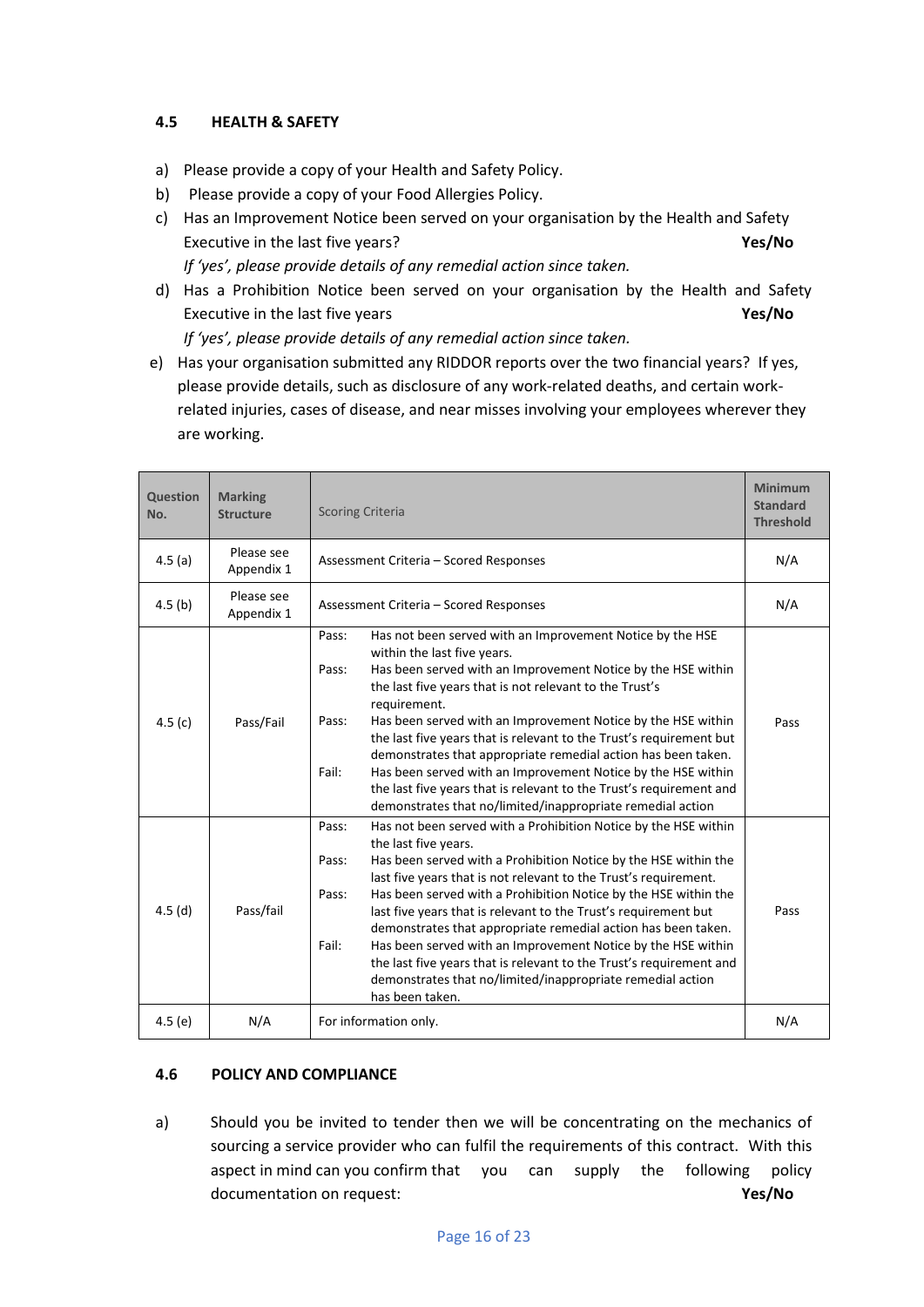- i. Staff Terms and Conditions for all relevant grades
- ii. Provide evidence that appropriate vetting procedures are in place specifically to ensure Right to Work in the UK, Vetting and Barring checks and Disclosure Baring Service (DBS) checks.
- iii. Customer Care
- iv. Grievance and Disciplinary procedures
- v. Sustainable/Local Procurement Policy and Sourcing
- vi. Environmental Policy
- vii. Legal Rights to work policy
- viii. Corporate Responsibility Statement and Ethics Policy
- b) Are you a relevant commercial organisation as defined by section 54 ('Transparency in supply chains, etc') of the Modern Slavery Act 2015? **Yes/No** If you have answered yes, are you compliant with the annual reporting requirements contained within Section 54 of the Act 2015? *If no, please explain why?* **Yes/No**

*Note if you do report under the Modern Slavery Act, please supply a copy of your annual report for review report as part of the process to see what steps you take to ensure there is no modern slavery in your supply chain. If your company is small enough not to need to report, we will require a copy of your corporate responsibility/ethics statement for review.*

| Do you currently recognise a trade union or unions?           | Yes/No |
|---------------------------------------------------------------|--------|
| Have you ever rejected a request for trade union recognition? | Yes/No |
| If yes, please explain why?                                   |        |

In addition to your statutory obligations under the Equality Act 2010 (Act) you will be required to support the Trust's commitment and requirement to Section 149 of the Act.

- d) Have any of the following circumstances applied to your organisation in the last 3 years?
	- A finding of unlawful discrimination by an Employment Tribunal, an Employment Appeal Tribunal or any other court or tribunal.
	- Following formal investigation by the Equality and Human Rights Commission or its predecessors, a complaint of unlawful discrimination has been upheld.
	- - A finding of unlawful discrimination against anyone with protected characteristics has been made against your organisation by any civil or criminal court. **Yes/No** *If your answer is 'Yes', what steps have you taken because of that finding? Please summarise the findings.*
- e) If you use subcontractor(s) or are bidding on behalf of a consortium, what processes do you have in place to check whether any of the above circumstances apply to these other organisations?
- f) Do all employees (including those from your consortium members where relevant) that come into contact with the public, or with a client's staff members, receive equalities training? **Yes/No**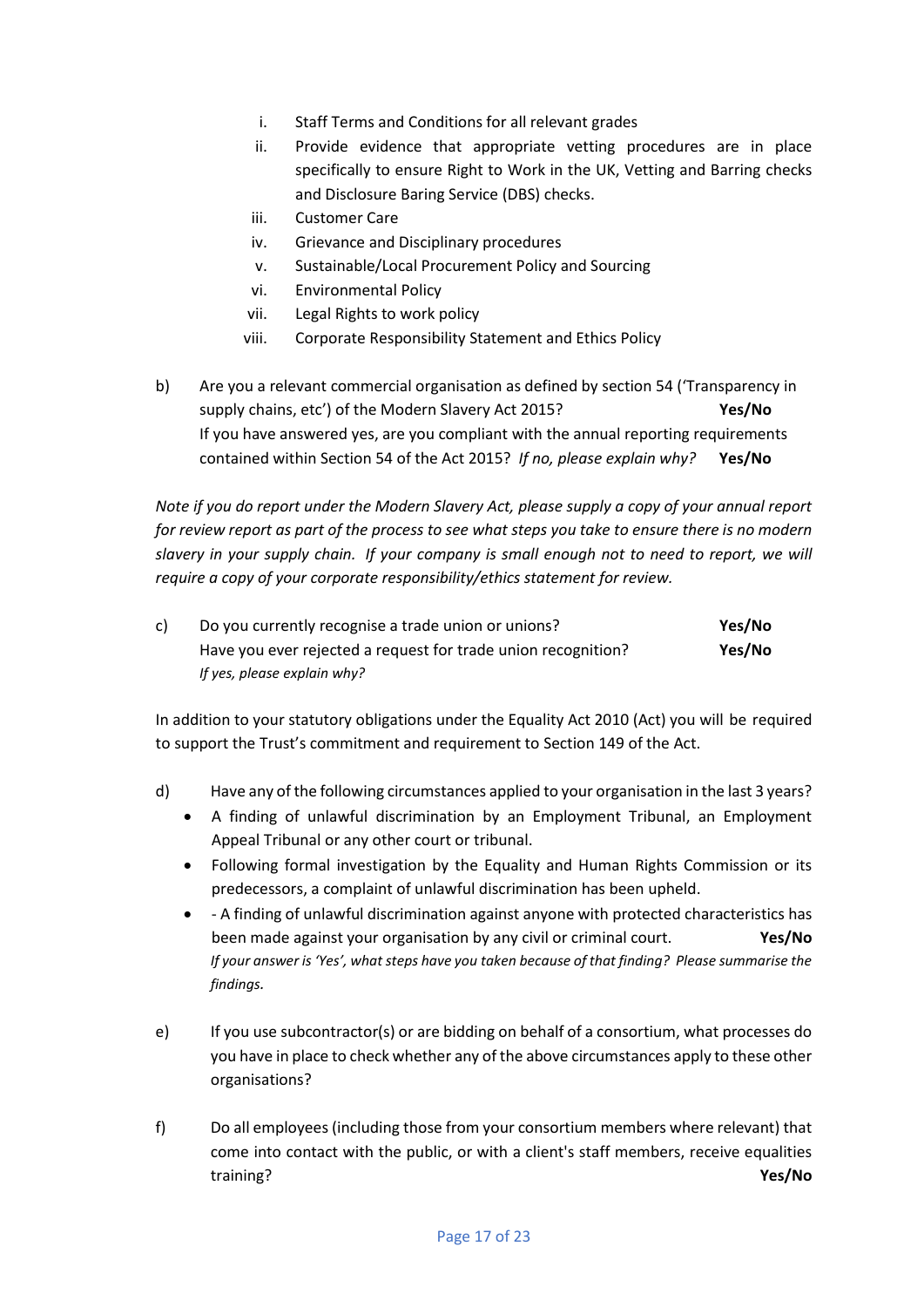- g) Has your organisation been convicted or had a notice served upon it for infringement of environmental legislation in the last three years? **Yes/No** *If your answer is "yes", give details of the conviction or notice and details of any remedial actions you have made to prevent the circumstances recurring.*
- h) If you use subcontractor(s), or are bidding on behalf of a consortium, what processes do you have in place to check whether any of these organisations have been convicted or had a notice served upon them for infringement of environmental legislation?
- i) If relevant to the contract, would you be willing to consider opportunities for community benefits, such as the recruitment and training of economically inactive and disadvantaged people?
- j) Has your organisation had a contract cancelled or not renewed within the last three years for failure to perform? **Yes/No** If 'yes', please provide details including the name of the customer, reasons for the cancellation/non*renewal and any action taken to ensure this will not happen again.*
- k) Has your organisation been the subject of a claim (contractual or otherwise) within the last three years based upon a failure in delivering a service similar to the Trust's requirement? **Yes/No** *If 'yes', please provide details including the name of the customer, reasons for the claim and any action you have taken to ensure this will not happen again.*
- l) Has your organisation withdrawn from a contract after the contract award but before its completion within the last three years? **Yes/No**

*If 'yes', please provide details including the name of the customer, reasons for the withdrawal and any action you have taken to ensure this will not happen again.*

|                        |                                    |                                                                                                                                                                                                                                                                                                                                                                                                                                                                                                                            | <b>Minimum</b>   |
|------------------------|------------------------------------|----------------------------------------------------------------------------------------------------------------------------------------------------------------------------------------------------------------------------------------------------------------------------------------------------------------------------------------------------------------------------------------------------------------------------------------------------------------------------------------------------------------------------|------------------|
| <b>Question</b><br>No. | <b>Marking</b><br><b>Structure</b> | <b>Scoring Criteria</b>                                                                                                                                                                                                                                                                                                                                                                                                                                                                                                    | <b>Standard</b>  |
|                        |                                    |                                                                                                                                                                                                                                                                                                                                                                                                                                                                                                                            | <b>Threshold</b> |
| 4.6 $(a)$              | Pass/fail                          | Organisation has written policies and can provide copies for all on<br>Pass:<br>request.<br>Organisation does not have written policies.<br>Fail:<br>Fail:<br>No response.                                                                                                                                                                                                                                                                                                                                                 | Pass             |
| 4.6(b)                 | Pass/fail                          | Is a relevant organisation as defined by Section 54 of the Modern<br>Pass:<br>Slavery Act and is compliant with the annual reporting<br>requirements<br>Is a relevant organisation as defined by Section 54 of the Modern<br>Pass:<br>Slavery Act, but not compliant with the annual reporting<br>requirements due to explanation given.<br>Is a relevant organisation as defined by Section 54 of the Modern<br>Fail:<br>Slavery Act but not compliant with the annual reporting<br>requirements<br>Fail:<br>No response. | Pass             |
| 4.6 $(c)$              | N/A                                | For information only.                                                                                                                                                                                                                                                                                                                                                                                                                                                                                                      | N/A              |
| $4.6$ (d)              | Pass/fail                          | Has not been the subject of a finding of unlawful discrimination.<br>Pass:<br>Has been the subject of a finding of unlawful discrimination and<br>Pass:<br>adequate evidence provided that appropriate action has been<br>taken to prevent it from happening again.                                                                                                                                                                                                                                                        | Pass             |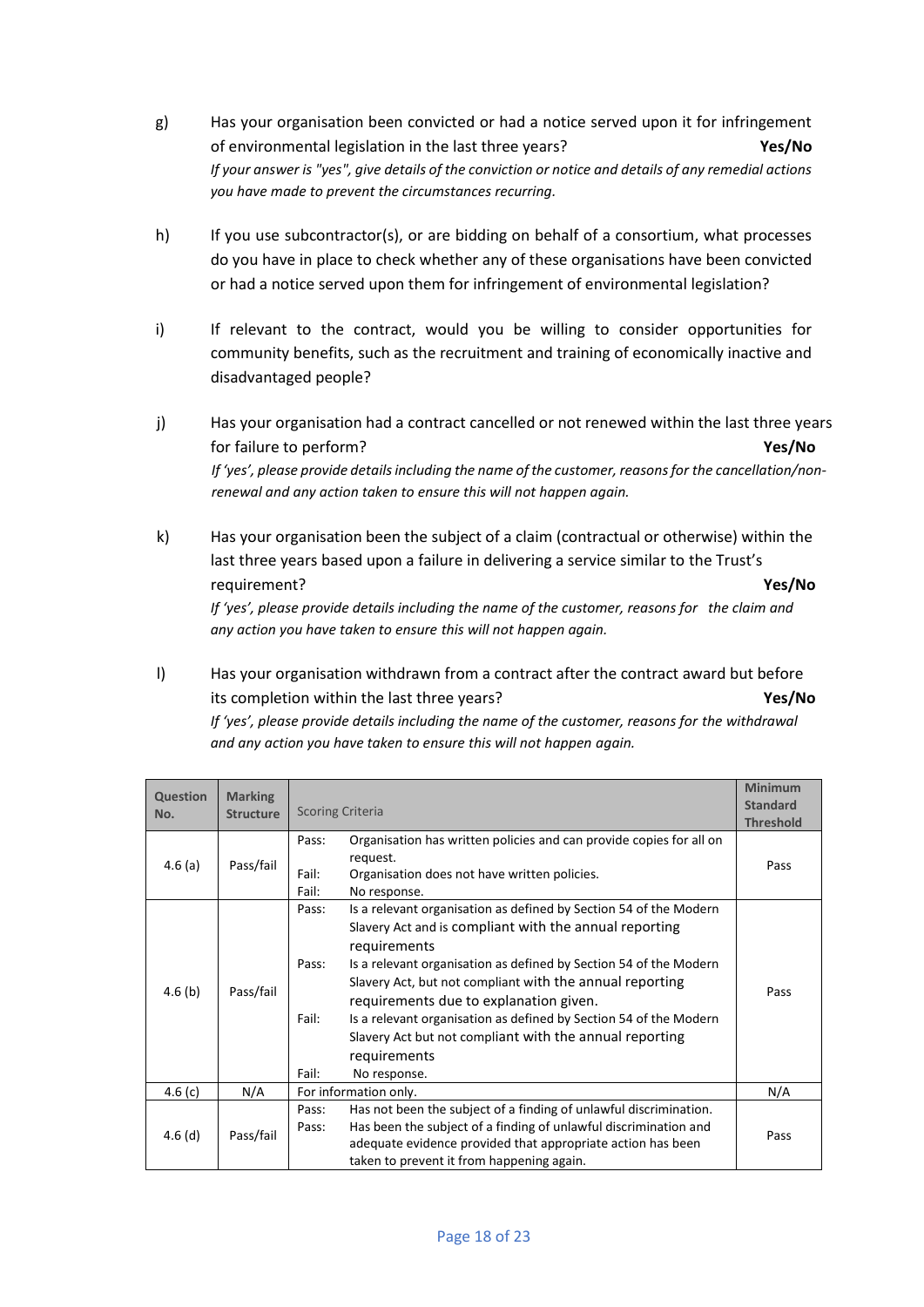|           |           | Fail: | Has been the subject of a finding of unlawful discrimination and                                                             |      |
|-----------|-----------|-------|------------------------------------------------------------------------------------------------------------------------------|------|
|           |           |       | no/ inadequate evidence provided that appropriate action has                                                                 |      |
|           |           |       | been taken to prevent it from happening again.                                                                               |      |
|           |           | Fail: | No response.                                                                                                                 |      |
|           |           | Pass: | Has not been the subject of a finding of unlawful discrimination.                                                            |      |
|           |           | Pass: | Has been the subject of a finding of unlawful discrimination and                                                             |      |
|           |           |       | adequate evidence provided that appropriate action has been                                                                  |      |
| 4.6(e)    | Pass/fail |       | taken to prevent it from happening again.                                                                                    | Pass |
|           |           | Fail: | Has been the subject of a finding of unlawful discrimination and                                                             |      |
|           |           |       | no/ inadequate evidence provided that appropriate action has                                                                 |      |
|           |           |       | been taken to prevent it from happening again.                                                                               |      |
|           |           | Fail: | No response.                                                                                                                 |      |
|           |           | Pass: | Staff receive training in equality and diversity issues.                                                                     |      |
| 4.6(f)    | Pass/fail | Fail: | Staff receive no training in equality and diversity issues.                                                                  | Pass |
|           |           | Fail: | No response.                                                                                                                 |      |
|           |           | Pass: | Has not been convicted or had a notice served upon it for                                                                    |      |
|           |           | Pass: | infringement of environmental legislation in the last three years<br>Has been convicted or had a notice served upon it for   |      |
|           |           |       | infringement of environmental legislation and adequate evidence                                                              |      |
|           |           |       | provided that appropriate action has been taken to prevent it                                                                |      |
| 4.6(g)    | Pass/fail |       | from happening again.                                                                                                        | Pass |
|           |           | Fail: | Has been convicted or had a notice served upon it for                                                                        |      |
|           |           |       | infringement of environmental legislation no/ inadequate                                                                     |      |
|           |           |       | evidence provided that appropriate action has been taken to                                                                  |      |
|           |           |       | prevent it from happening again.                                                                                             |      |
|           |           | Fail: | No response.                                                                                                                 |      |
| 4.6 (h)   | N/A       |       | For information only.                                                                                                        | N/A  |
| 4.6(i)    | N/A       |       | For information only.                                                                                                        | N/A  |
|           |           | Pass: | Has not had a contract cancelled or renewed due to a failure to                                                              |      |
|           |           |       | perform.                                                                                                                     |      |
|           |           | Pass: | Has had a contract cancelled or not renewed due to a failure to                                                              |      |
|           |           |       | perform, but for reasons outside the control of the tenderer.                                                                |      |
|           |           | Pass: | Has had a contract cancelled or not renewed due to a failure to                                                              |      |
| 4.6 $(j)$ | Pass/fail |       | perform and appropriate action taken to ensure this will not                                                                 | Pass |
|           |           |       | happen again.                                                                                                                |      |
|           |           | Fail: | Has had a contract cancelled or not renewed due to a failure to                                                              |      |
|           |           |       | perform as a result of actions of the tenderer/ and/or                                                                       |      |
|           |           | Fail: | inappropriate action taken to ensure this will not happen again.                                                             |      |
|           |           | Pass: | No response.<br>Has not been the subject of a claim (contractual or otherwise)                                               |      |
|           |           |       | based upon a failure in delivering a similar service.                                                                        |      |
|           |           | Pass: | Has been the subject of a claim (contractual or otherwise) based                                                             |      |
|           |           |       | upon a failure to in delivering a similar service, but for reasons                                                           |      |
|           |           |       | outside the control of the tenderer.                                                                                         |      |
|           |           | Pass: | Has been the subject of a claim (contractual or otherwise) based                                                             |      |
| 4.6 $(k)$ | Pass/fail |       | upon a failure to in delivering a similar service and appropriate                                                            | Pass |
|           |           |       | action taken to ensure this will not happen again.                                                                           |      |
|           |           | Fail: | Has been the subject of a claim (contractual or otherwise) based                                                             |      |
|           |           |       | upon a failure in delivering a similar service as a result of actions                                                        |      |
|           |           |       | of the tenderer and/or inappropriate action taken to ensure this                                                             |      |
|           |           |       | will not happen again.                                                                                                       |      |
|           |           | Fail: | No response.                                                                                                                 |      |
|           |           | Pass: | Has not withdrawn from a contract after award but before its                                                                 |      |
|           |           |       | completion.                                                                                                                  |      |
|           |           | Pass: | Has withdrawn from a contract after award but before its<br>completion, but for reasons outside the control of the tenderer. |      |
|           |           | Pass: | Has withdrawn from a contract after award but before its                                                                     |      |
| 4.6 $(1)$ | Pass/fail |       | completion and appropriate action taken to ensure this will not                                                              | Pass |
|           |           |       | happen again.                                                                                                                |      |
|           |           | Fail: | Has withdrawn from a contract after award but before its                                                                     |      |
|           |           |       | completion because of actions of the tenderer and/or                                                                         |      |
|           |           |       | inappropriate action taken to ensure this will not happen again.                                                             |      |
|           |           | Fail: | No response.                                                                                                                 |      |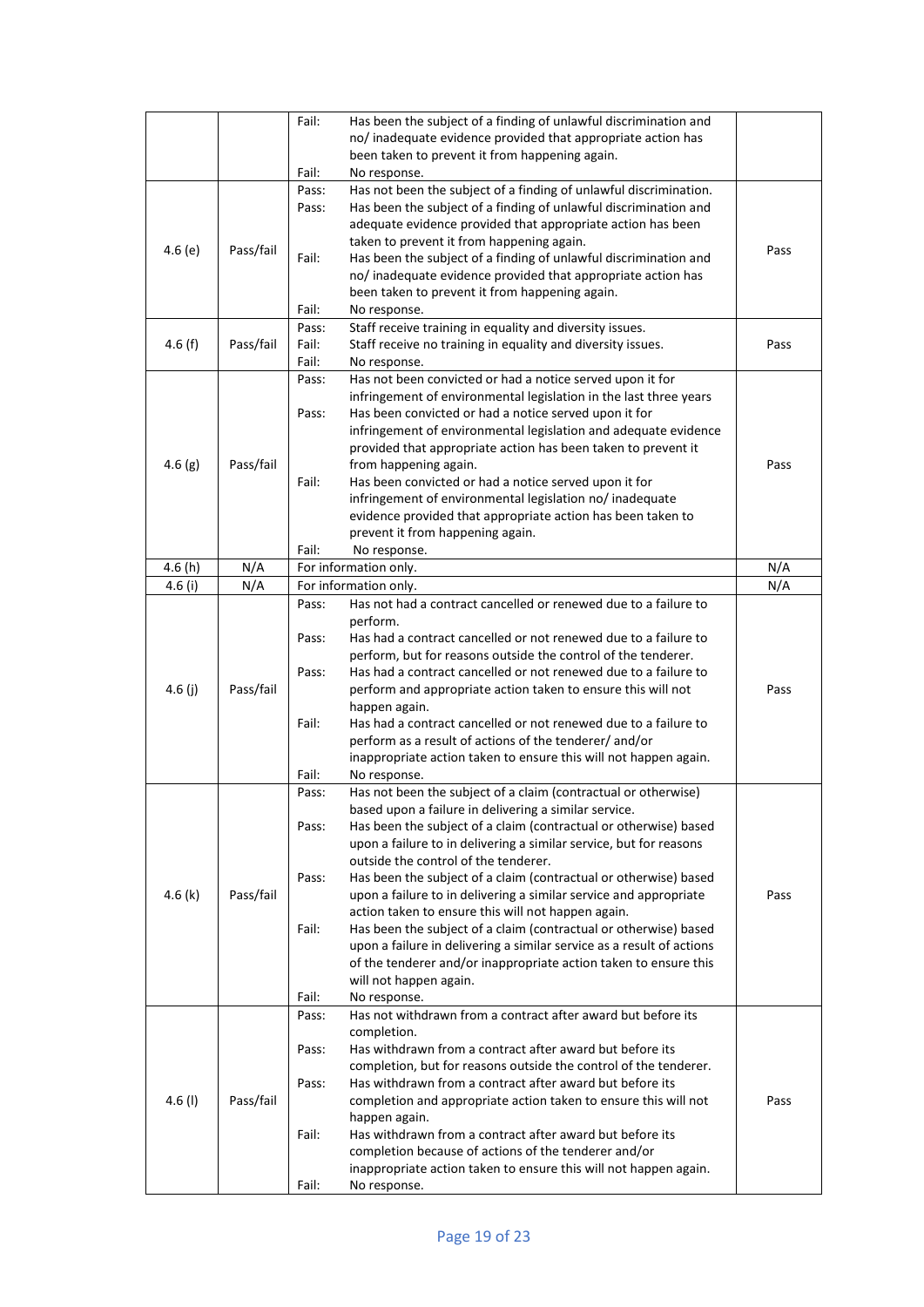#### **4.7 RELEVANT EXPERIENCE AND RESOURCES**

Please provide:

- a) Details/address of the local/regional offices and other resources available to support this contract.
- b) An Organogram chart referencing the management structure and number of contracts the Operations team are responsible for.
- c) Total number of contracts currently held in (a) the UK and (b) the Northeast of England, both in the educational sector and in total.
- d) At least one case study of a Trust/School where you can demonstrate change management and high-level success achievement.
- e) Please provide details of three clients relevant to this contract that are all current and at least one of which has commenced in the last year.

*The following details must be included for each of the three reference clients:*

- *i. Establishment name and address*
- *ii. Educational sector, i.e., Primary or Secondary*
- *iii. Type of contract*
- *iv. Number of students/staff members on site*
- *v. Services provided*
- *vi. Subsidy policy*
- *vii. Contract commencement date and duration of contract*
- *viii.* Client contact details for reference purposes name, telephone number and *e-mail*
- f) Provide examples of where you have successfully increased FSM's and paid school meals; how this has been achieved (including the percentage increase).
- g) Please provide example of your responses to government initiatives on obesity and healthy eating and how you work with schools to implement these strategies?

| Question<br>No.    | <b>Marking</b><br><b>Structure</b> | <b>Scoring Criteria</b>                                                                                                                                         | <b>Minimum</b><br><b>Standard</b><br><b>Threshold</b> |
|--------------------|------------------------------------|-----------------------------------------------------------------------------------------------------------------------------------------------------------------|-------------------------------------------------------|
| 4.7 $(a)$          | N/A                                | For information only.                                                                                                                                           |                                                       |
| 4.7 <sub>(b)</sub> | N/A                                | For information only.                                                                                                                                           | N/A                                                   |
| 4.7 $(c)$          | Pass/fail                          | Demonstrates extensive/reasonable relevant experience.<br>Pass:<br>Fail:<br>Demonstrates limited or inappropriate relevant experience.<br>Fail:<br>No response. | Pass                                                  |
| 4.7(d)             | Please see<br>Appendix<br>1        | Assessment Criteria - Scored Responses                                                                                                                          | N/A                                                   |
| 4.7 $(e)$          | Please see<br>Appendix<br>1        | Assessment Criteria – Scored Responses                                                                                                                          | N/A                                                   |
| 4.7 (f)            | Please see<br>Appendix<br>1        | Assessment Criteria – Scored Responses                                                                                                                          | N/A                                                   |
| 4.7 $(g)$          | Please see<br>Appendix<br>1        | Assessment Criteria – Scored Responses                                                                                                                          | N/A                                                   |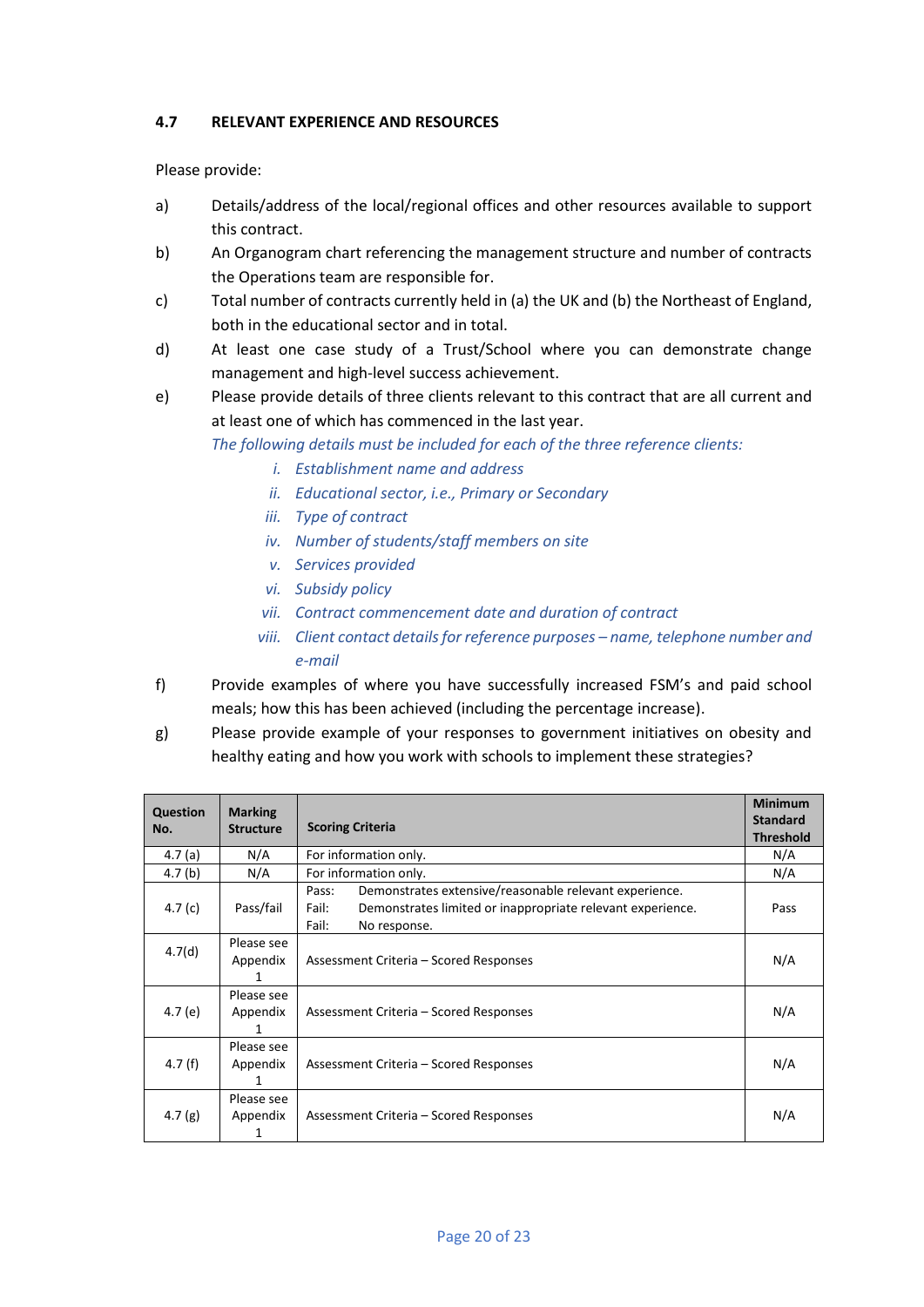#### **4.8 POLICY & COMPLIANCE**

Should you be invited to tender then we will be concentrating on the mechanics of sourcing a service provider who can fulfil the requirements of this contract. With this aspect in mind can you please confirm that should you win the contract**; you can supply the following policy document information on request:** 

- a) Training Policies to include:
	- Food Allergen
	- Training for food handlers on food hygiene
	- HACCP training
	- Ongoing/refresher training for food hygiene and HACCP **Yes/No**
- b) COSHH (Control of Substances Hazardous to Health) Policy **Yes/No**
- c) Health and Safety training records relevant to your organisation's main business activities (this can be in the form of training certificates, training matrix/needs analysis.) **Yes/No**
- d) Food Safety Policy. **Yes/No**

e) Copy of your HACCP (Hazard Analysis and Critical Control Points) plan. **Yes/No**

| <b>Question</b><br>No. | <b>Marking</b><br><b>Structure</b> | <b>Scoring Criteria</b>                                                                                                                                                                                                                                                                                                                                                                                                                                                                           | <b>Minimu</b><br>m<br><b>Standard</b><br><b>Threshol</b><br>$\boldsymbol{d}$ |
|------------------------|------------------------------------|---------------------------------------------------------------------------------------------------------------------------------------------------------------------------------------------------------------------------------------------------------------------------------------------------------------------------------------------------------------------------------------------------------------------------------------------------------------------------------------------------|------------------------------------------------------------------------------|
| 4.8(a)                 | Pass/fail                          | Organisation has written training policies and can submit<br>Pass:<br>copies for all. Ongoing/refresher training evident for food<br>allergen, food hygiene and HACCP<br>Fail:<br>Organisation does not have written policies no evidence that<br>ongoing/refresher training happens in the organisation.<br>Fail:<br>No response.                                                                                                                                                                | Pass                                                                         |
| 4.8(b)                 | Pass/fail                          | Organisation has a COSSH Policy and can provide copy.<br>Pass:<br>Fail:<br>Organisation does not have a written COSHH Policy.<br>Fail:<br>No response.                                                                                                                                                                                                                                                                                                                                            | Pass                                                                         |
| 4.8(c)                 | Pass/fail                          | Health and Safety training records relevant to the<br>Pass:<br>organisation's main business activities can be provided<br>including training certificates, training matrix/ needs analysis<br>Fail:<br>Staff do not receive safety training before undertaking work<br>and/or a sample of completed Health and Safety training<br>records relevant to the organisation's main business activities<br>have not been provided.<br>Fail:<br>No response.                                             | Pass                                                                         |
| 4.8(d)                 | Pass/fail                          | Organisation has a written Food Safety Policy and can<br>Pass:<br>provide copy.<br>Fail:<br>Organisation does not have a written Food Safety Policy.<br>Fail:<br>No response.                                                                                                                                                                                                                                                                                                                     | Pass                                                                         |
| 4.8(e)                 | Pass/Fail                          | As part of the assessment process, you may be required to provide<br>further information about the HACCP system at a later stage if<br>required.<br>Information provided as required and sufficient to indicate<br>Pass:<br>that there would be no risk or an acceptable level of risk if<br>the Trust were to award a contract.<br>Fail:<br>Information not provided or demonstrates that the level of<br>risk associated with awarding a contract is unacceptably high.<br>Fail:<br>No Response | Pass                                                                         |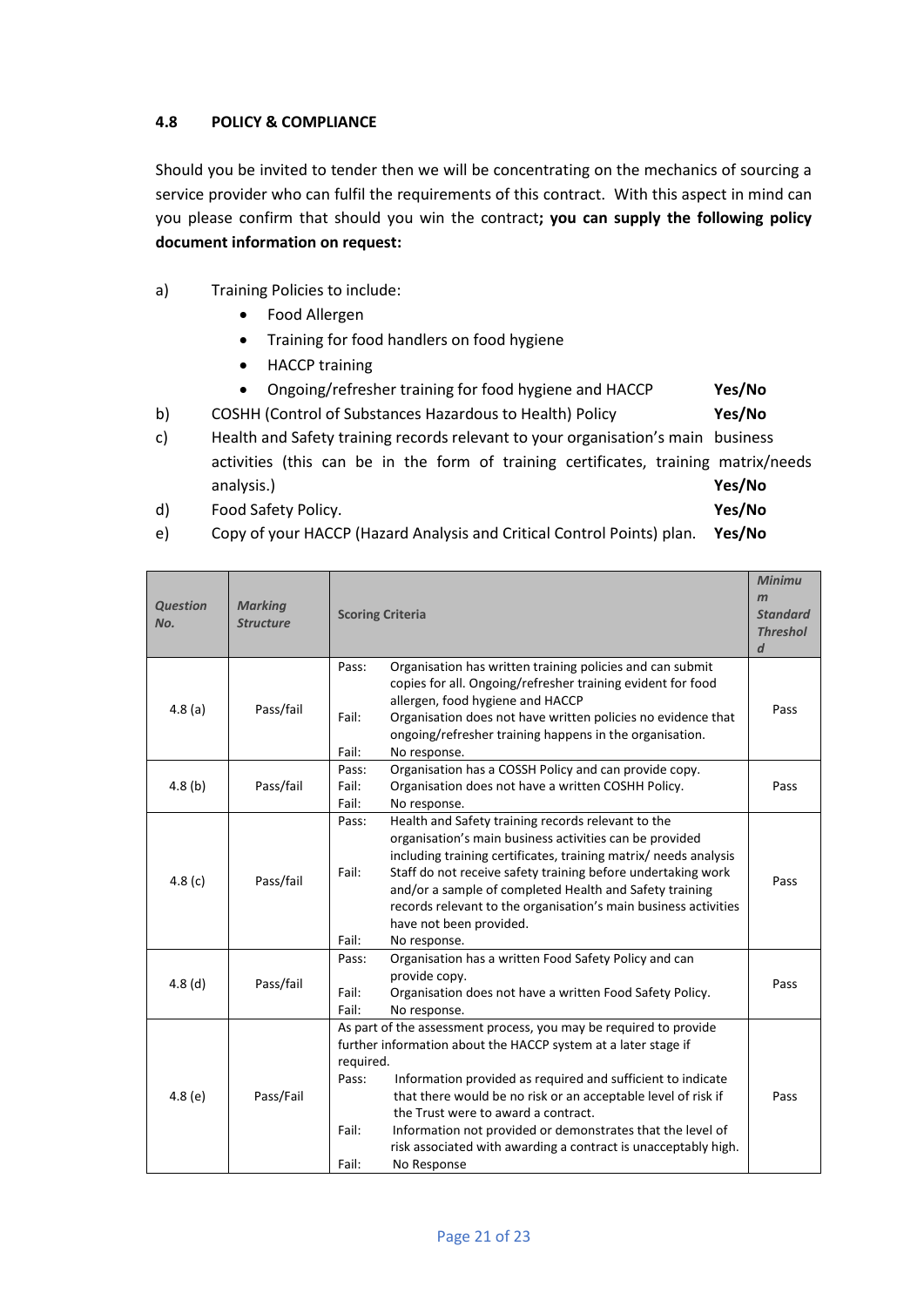### **Appendix 1: Assessment Criteria – Scored Responses**

| <b>Rating</b>    | <b>Scoring Criteria</b>                                                                                                                                                                                                                                                                                                               | <b>Score</b> |
|------------------|---------------------------------------------------------------------------------------------------------------------------------------------------------------------------------------------------------------------------------------------------------------------------------------------------------------------------------------|--------------|
| <b>Very Good</b> | Demonstrates a very good understanding of requirements and a very<br>$\bullet$<br>good level of capability/commitment<br>Complete confidence in abilities<br>$\bullet$<br>Very good prospects for contractual or partnership success<br>$\bullet$                                                                                     | $17 - 20$    |
| Good             | Demonstrates a good understanding of requirements and a good level<br>$\bullet$<br>of capability/commitment<br>High level of confidence<br>$\bullet$<br>Good prospects for contractual or partnership success<br>$\bullet$                                                                                                            | $13 - 16$    |
| Acceptable       | Demonstrates an acceptable understanding of requirements and a<br>$\bullet$<br>satisfactory level of capability/commitment<br>Some minor weaknesses or deficiencies<br>$\bullet$<br>Reasonable level of confidence<br>$\bullet$<br>Fair probability of contractual or partnership success<br>$\bullet$                                | $9 - 12$     |
| <b>Marginal</b>  | Demonstrates a basic but limited understanding of requirements<br>$\bullet$<br>Possibly capable of delivering the requirement to the required<br>$\bullet$<br>standards<br>Some weaknesses or deficiencies<br>$\bullet$<br>Limited level of confidence<br>$\bullet$<br>Possibility of contractual partnership or success<br>$\bullet$ | $5 - 8$      |
| Poor             | Demonstrates a very limited understanding of, or very limited ability<br>$\bullet$<br>to meet, stated requirements<br>Major weaknesses or deficiencies<br>$\bullet$<br>Very limited level of confidence<br>$\bullet$<br>Low probability of contractual or partnership success<br>$\bullet$                                            | $1 - 4$      |
| Unacceptable     | Fails to meet the criterion in all respects<br>$\bullet$<br>Indicates a complete misunderstanding of, or non-compliance with,<br>٠<br>stated requirements<br>No Confidence in ability<br>$\bullet$<br>No prospect of contractual or partnership success<br>$\bullet$                                                                  | 0            |

**Scored responses** will be scored out of 20 based on the following Scoring Methodology: